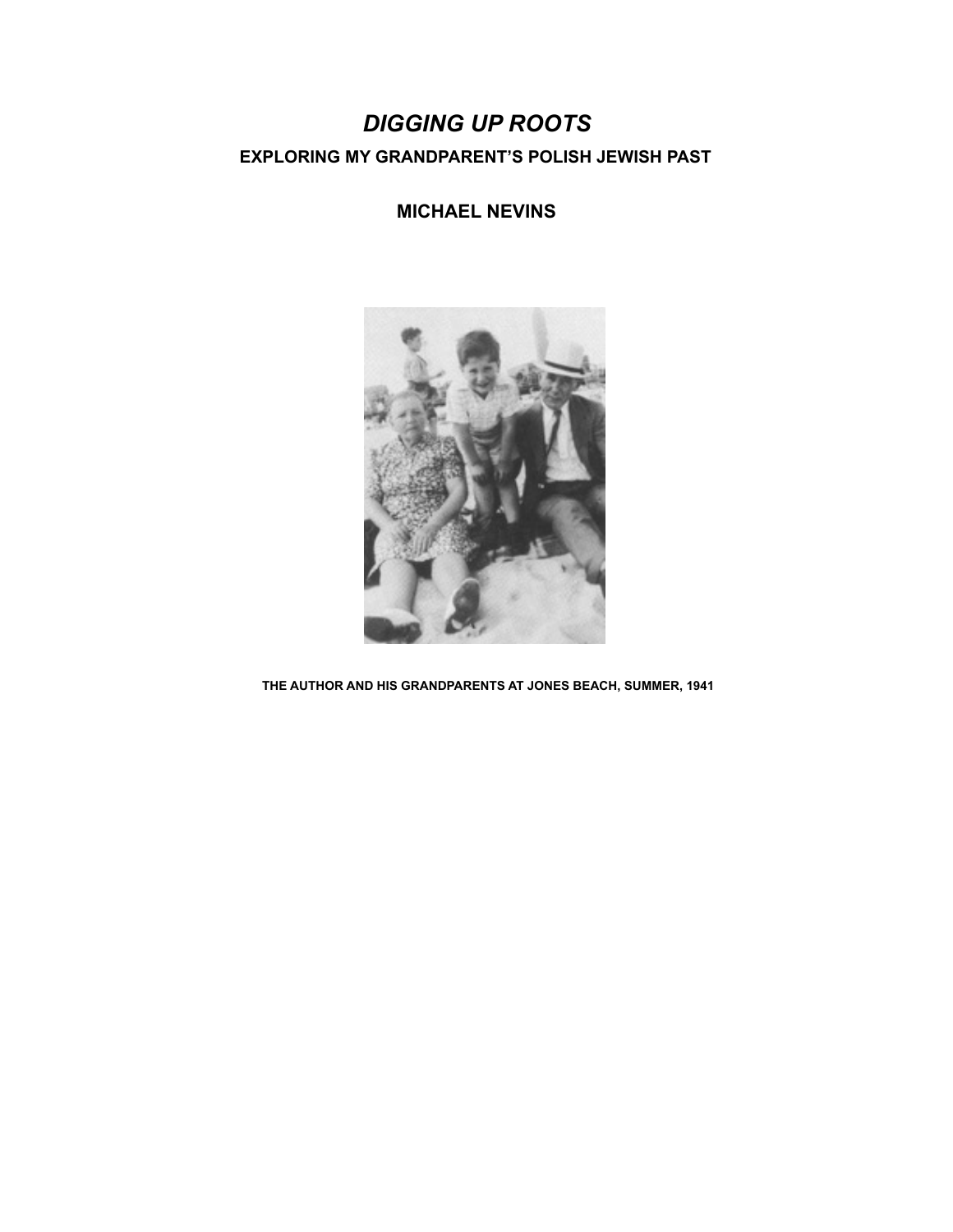### **BRONX BOY**

Both of my paternal grandparents, Hyman Neviadomsky and Celia Zaban, were born in 1878 in a *shtetl* called Dabrowa (pronounced Dombrava and anglicized by the emigres as Dubrowa.) Back then the town was part of czarist Russia, midway between Bialystok and Grodno, but as a result of changing political boundaries, now it's located in northeastern Poland and officially called Dabrowa Bialostocka. In my grandparents' time, about three quarters of the citizens were Jews; now none of roughly 6,000 townspeople are Jewish.

 My grandparents met in 1890 when as twelve year olds both came to *shul* to say *kaddish* for recently deceased parents. He was the son of a peddler while she came from a long line of tailors and before long Hyman was apprenticed to Celia's father Moishe Aaron - after whom I'm named. In 1896 at age eighteen, grandpa fled to America to avoid conscription in the Russian army and two years later his girlfriend joined him, fleeing from a stern step-mother. They married and settled in Brooklyn where they raised three sons and a daughter. I suspect that one day grandpa saw a street sign for Nevins Street and liked it because when he filled out his naturalization papers, he discarded his awkward surname in favor of the Yankee-sounding moniker "Nevins."

 Grandpa had a small "gents" clothing store that was located under the El on Third Avenue at 84th Street. He was a man of few words but had a cheerful disposition. Grandma was a tiny woman, rarely seen outside the kitchen where she excelled at a limited menu of Jewish delicacies - I remember, without nostalgia, chopped liver, boiled chicken, *tzimmas,* stewed prunes. They moved to the Bronx near the Grand Concourse and joined a *landsmanshaft* of former Dabrowa natives who raised money for members in need and for relatives back in the old country. They all attended a fancy annual banquet and in death most were buried in the same section of massive Beth David cemetery in Elmont, Queens.

 My father Samuel, the third born, was a dentist whose offices were in the Yorkville section at Third Avenue and 85th Street. My mother Belle was glad to have escaped her culturally deprived life in Newark and, although a graduate of New Jersey College for Women and a fine pianist, she seemed content in the traditional role of housewife. We lived in a 6th floor apartment at 1535 Undercliff Avenue in the west Bronx where my older brother David and I shared a bedroom that overlooked the Harlem River. Our family was relatively unaffected by World War II and my youthful memories are of family vacations, summer camps, private high school (Fieldston) and college (Dartmouth.) I followed in my brother's footsteps toward a medical career and met my future wife Phyllis Brower during my second year at Tufts medical school in Boston. We married the next year and before long began produced three wonderful children. After two years at an air force base in Roswell, New Mexico, I finished cardiology training at Mount Sinai and then got busy establishing a medical practice in northern New Jersey.

 With all of that as introduction, the purpose of what follows here is *not* to discuss my happy but rather conventional personal narrative. Rather, the focus will require a wider lens, as I concentrate on the Jewish community's experience in Russia and then Poland both in the past and the present.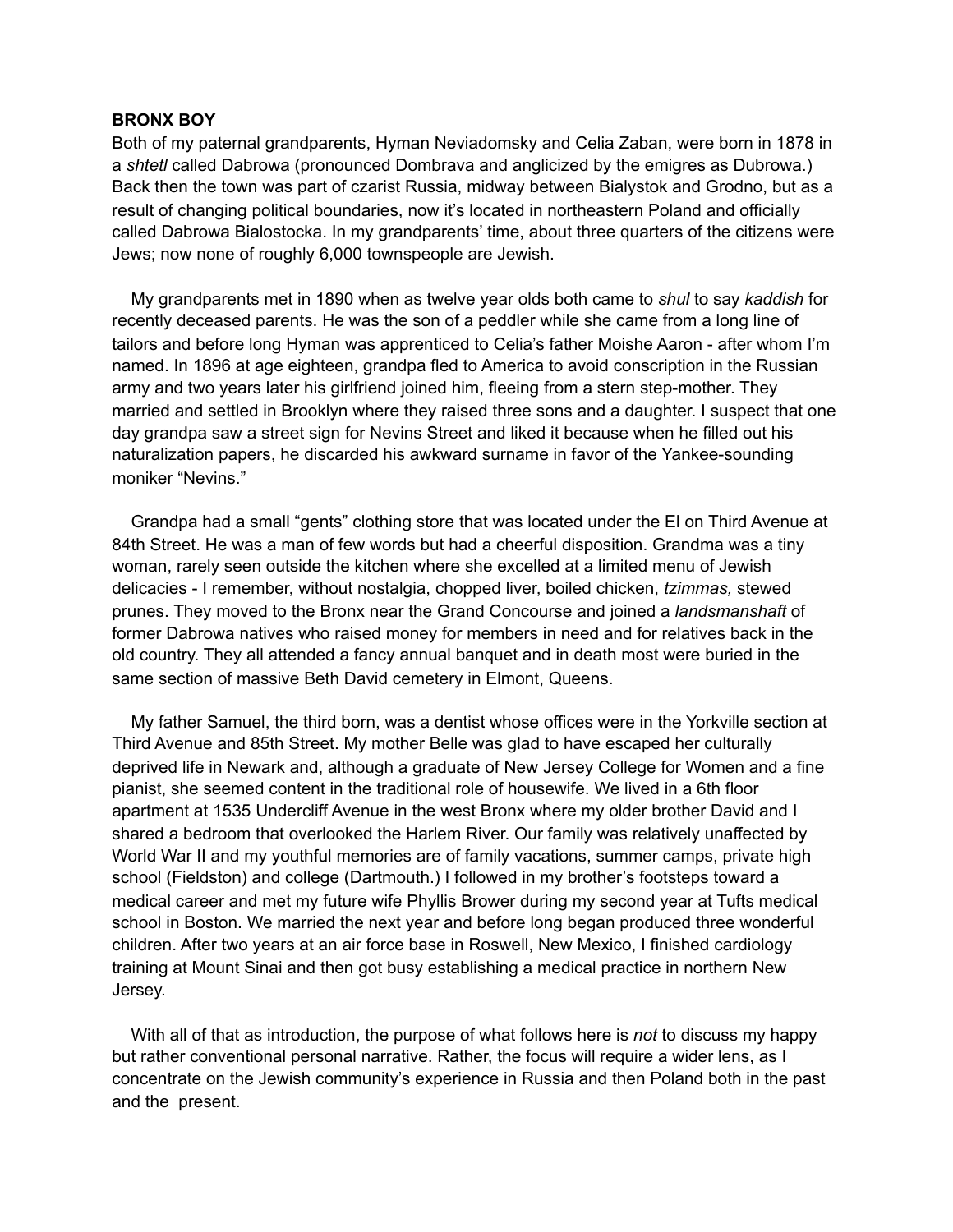## **ROOTS**

In about 1976 when I was entering my 40s, I read the journalist Alex Haley's new novel *Roots.*  That popular book about black history and the subsequent TV series of the same name inspired people of many backgrounds to explore their own family's genealogies. I remember suggesting to my teen-age children that it might be fun for *them* to construct a family tree, perhaps as a school project. They rolled their eyes as if to say, if it would be so much fun, why don't *I* do it myself? Hmm. Why not indeed? My parents were no help. Both were born here and their parents had never discussed their lives in the old country with them. Nor were they interested.

 My grandparents were long gone (Hyman in 1962, Celia in 1966), but then I got lucky. I learned that my father's father had a cousin, Philip Sidransky, who grew up in the same *shtetl*  and now lived in Miami Beach. We happened to be planning a family vacation in Florida so I contacted cousin Philip, arranged a meeting and made sure to bring a tape recorder. Philip was frail but had a scholarly and retentive mind, and he was eager to talk. As a young man he'd been a high school teacher in Dabrowa but fled to North America in 1921, fearing being drafted into Poland's new army. (At the end of World War I, Poland had regained it's independence after 123 years of Russian rule.) In New York City Philip became president and later the longtime secretary of Dabrowa's *landsmanshaft* so he knew where the members lived and where most of the deceased were buried - that was easy: all together in Beth David cemetery. He explained that there were dozens of towns and villages named Dabrowa, which means "oak grove," and that caught my attention because we lived in a section of suburban River Vale, NJ known as Oak Forest. Was the wheel coming full circle?

 Cousin Philip explained that in the 1766 census about 400 Jews were living in Dabrowa and by 1900 their numbers had swelled to about 1,500. He told many interesting stories and when I asked whether anyone had ever written a history of the town, he replied in the negative. I suggested, "Why don't you do it?" He replied that he was too old (about age 80) and that I should do it! Me? What did I know? I was familiar with Anatevka, but that was a figment of Shalom Aleichem's imagination and Dabrowa was a real place. Still, the more I thought about this ridiculous idea, I came to appreciate that perhaps Philip was right. After all, the old-timers were dying off and if I didn't do it, who would? Time was running out and, yes, it might be fun.

 Once having accepted Philip's suggestion, I decided to extend my research beyond the narrative of our family to that of Dabrowa's Jewish community by contacting members of the town's mutual benevolent society. The *landsmanshaftn* movement began in the late 19th century with the first wave of immigrants and by 1938 there were nearly 3,000 organizations in New York City with close to a million members. But as the immigrants died off, most societies became defunct - the next generation just didn't need them. Nevertheless, after the end of World War II more than 1,200 *landmanshaftn* published *yiskor bikhers* (memorial books) in order to preserve the history of their towns. In effect, this was their last great service, but if the intent was to memorialize and pass on the tradition, the result was unrealized because most of the books were printed in limited editions and written in Yiddish, an unfamiliar language to later generations. Also, they were flawed as historical documents because they relied on the faulty memories of multiple contributors and were written from a strictly local perspective; yet, what the *yizkor* books lacked in style and accuracy they made up in authenticity.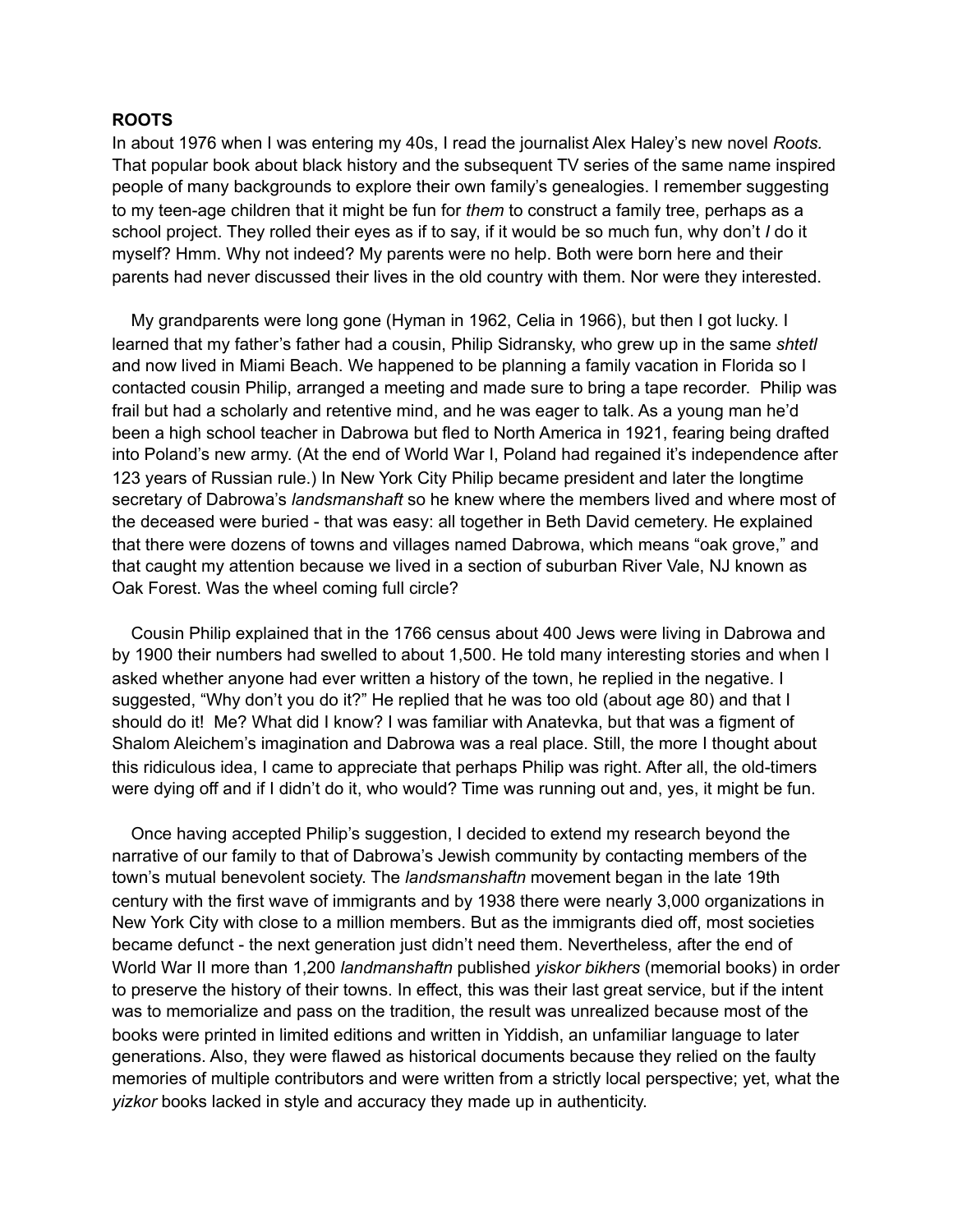The *Chevra Beni Rabbi Menachem Anshei Dubrowa* had formed in New York City in 1892 and flourished for decades until, as its original members died or drifted away, the organization lost its vitality. By the time that I became interested there were only a few survivors or their children who met sporadically to administer the burial plots in two cemeteries. I felt a sense of obligation to contact surviving *landsmen* and visited a few who lived nearby and, after more than a year of limited returns from my inquiries, letters began to arrive from former Dabrowa immigrants. The project's culmination came in January, 1982, when during a trip to Israel I had the good fortune to interview the town's last two survivors of the Holocaust period. Although my account was not intended to be a definitive historical document, sufficient material had accumulated to provide the essence of the town's past and at least my account would be written entirely in English.

 *Dubrowa. Memorial to a Shtetl* was published in limited edition in the spring of 1982 and, as I suggested, "It's very ordinariness makes Dabrowa's story that of the typical shtetl, a microcosm of the Jewish experience in Russia-Poland." I distributed copies to family and members of the society as well as to various Jewish libraries and archives and thought that was the end of a



gratifying project. As it turned out, it was only the beginning. Indeed, just a few days after the book was printed, my wife and I were invited to a seder at the home of my friend and publisher Alvin Schultzberg. Another guest noticed a copy sitting on a table - literally "hot off the press." For years she'd been searching unsuccessfully for details about this same town where her husband's grandfather had lived, but no luck, and now right here was a book that contained a list of the town's Holocaust martyrs! Phyllis and I had the list translated from Yiddish after a visit to Yad Vashem and, sure enough, her husband's grandfather's name was included.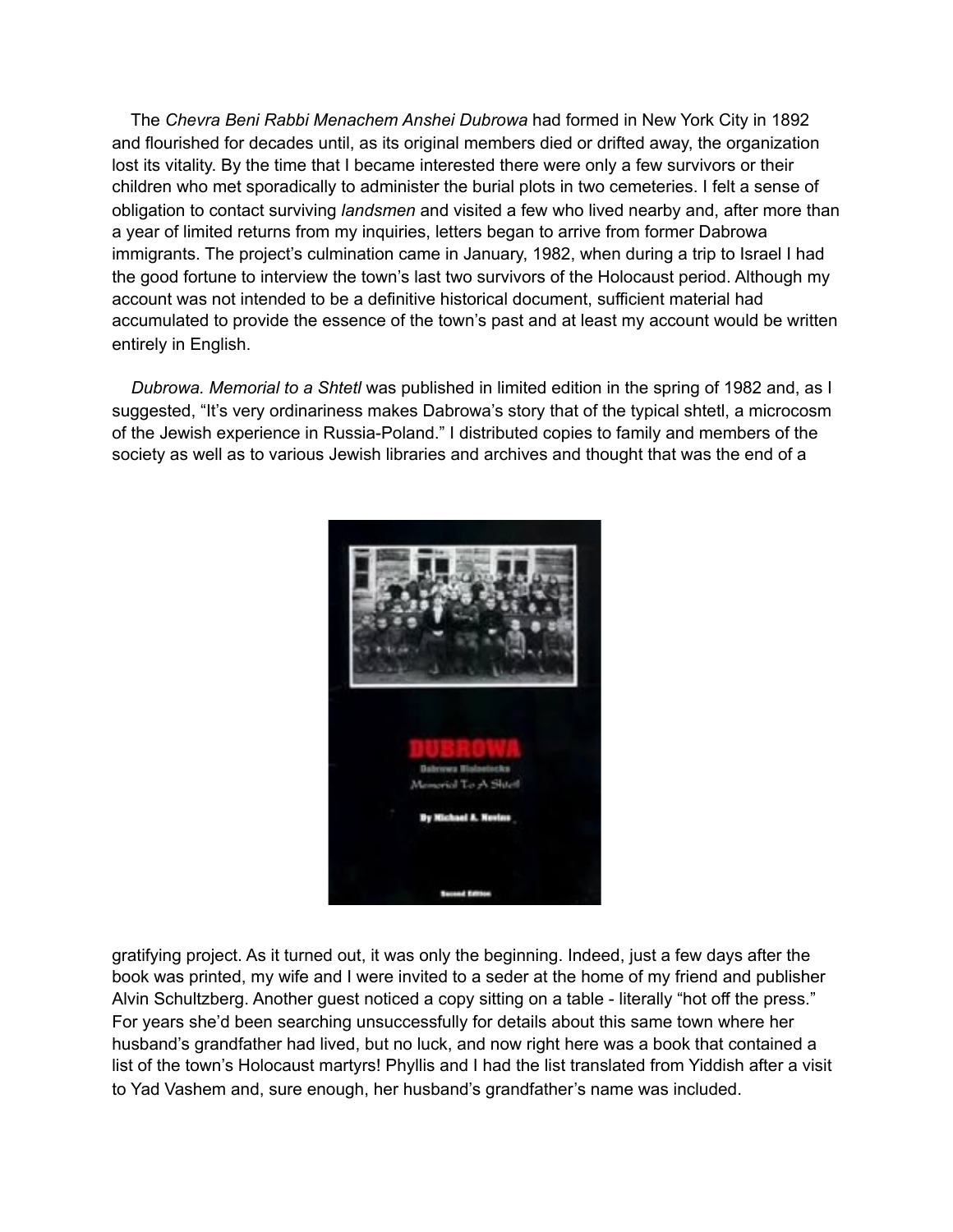## **AN UNTENDED GRAVEYARD**

In 1987 I was contacted by the former Schlachter sisters of Silver Springs, Maryland. Rena (Roncha) Holstein and Lilly (Leycha) Gritz had escaped Dabrowa shortly before the start of World War II. Their father was killed in a pogrom there in 1916 when Rena was an infant. Lilly was the first to immigrate but Rena didn't want to leave. Just days before the onset of World War II, her mother insisted that for safety the 23 year old join her older sister in America. Her brother's last words were, "Please don't forget my children." Sadly, they all were killed in the Holocaust but Rena and Lilly didn't forget, In 1988, nearly a half century after they'd left, as the sisters said, they needed to "smell the air" of their hometown again. However, when they visited along with several family members, they found no recognizable houses and were appalled by the bad shape of the cemetery, more from neglect than vandalism. Headstones were toppled over, underbrush was encroaching and teenagers were smoking, drinking and defiling the place.

 The Schlachter sisters vowed to raise money (eventually about \$30,000) to have a protective stone wall built to encircle the cemetery with a locked entrance gate topped by a Jewish star and an appropriate monument. They arranged for a former high school friend, Jan Jarjecki, a Catholic still living in Dabrowa, to supervise the project and when the enclosure was completed, my wife and I joined a small international group and local officials in a moving rededication ceremony. It was held on June 27, 1995 and when it was my turn to speak, I remarked that the story of the Jews of Dabrowa was not only about death and despair but also about good times: "I think of my grandparents who as teenagers met and fell in love right here more than a century ago." I closed with these words:

 *Sometimes when I've visited our family graves in the cemetery in Queens where former Dabrowa natives are buried, my eyes have drifted upward to the descending airplanes which approach JFK airport. It happens that a main flight path runs directly over the Dabrowa society's plot. Next week when Phyllis and I return home, we will land at JFK and as we lookdown from the airplane window, we will be completing a symbolic linkage of these two Jewish cemeteries. I believe that my grandparents would have been pleased that we've made this connection and that somewhere they are smiling.* 

 At the end of the ceremony I presented a copy of my memorial book to Jan Jarjecki, the man who had supervised the project. I told him, "Whether directly or indirectly, we all are children of Dabrowa who have come to mourn our loss and to celebrate our heritage. Your work in restoring this quiet memorial place has served to dignify the dead. Such is the act of a righteous man and for this we thank you." Rena died about seven months after that event and sister Lilly followed several years later. Little did I suspect that the *yizkor* book I gave to Jan might influence future events, but apparently some others must have read a Polish translation.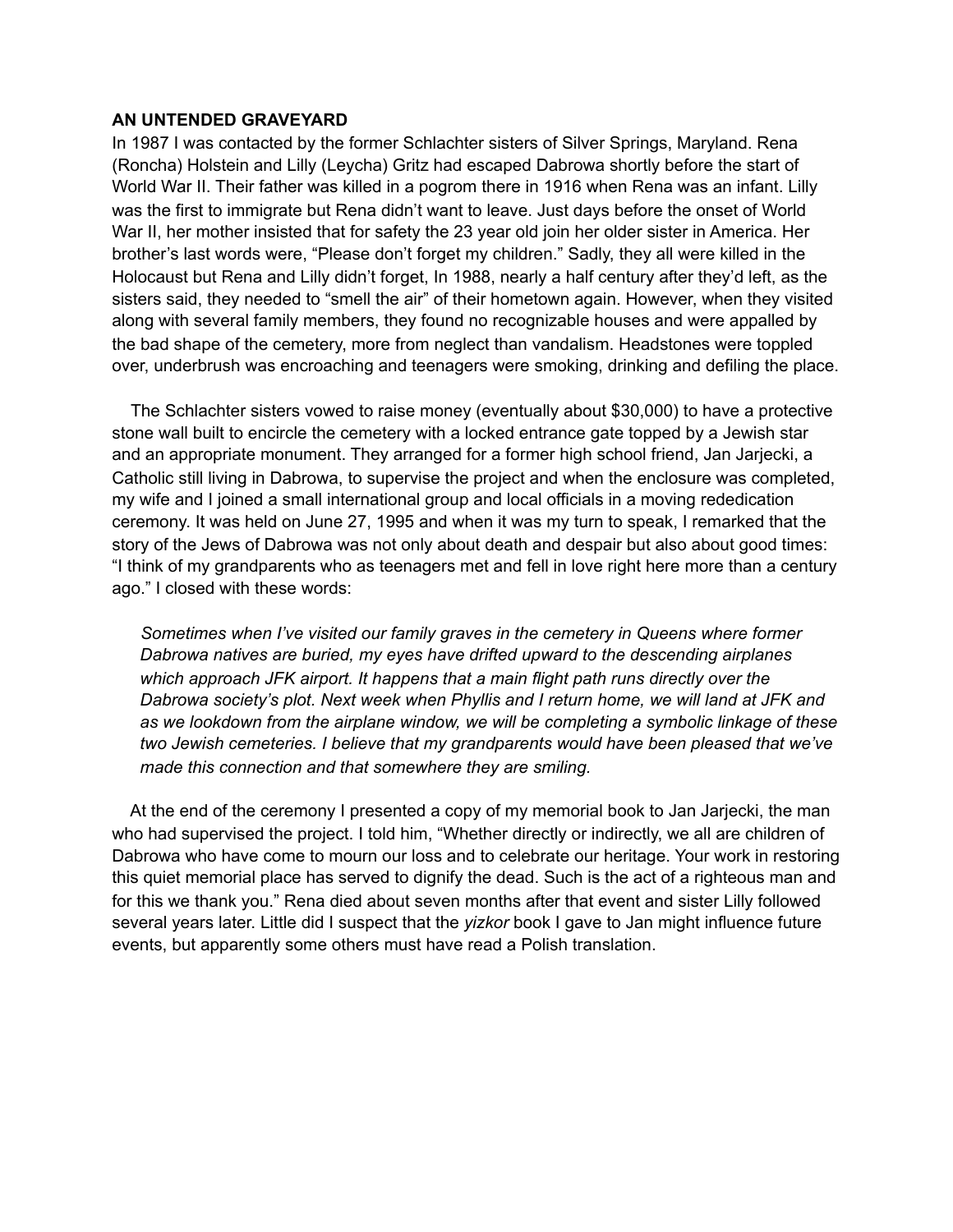

Lilly Gritz, Rena Holstein and Jan Jarjecki in front of the cemetery gate in 1995

# *READING ASHES*

Twenty years passed and I rarely thought about Dabrowa until in October 2015 I received an email message from a high school teacher there with an exciting invitation. Evidently Dorota Budzinska knew of my book and explained that she and her students were studying their town's Jewish history. They had been clearing the overgrown cemetery and now were planning a Jewish Culture Day to commemorate their former neighbors. Would I be willing to participate? How could I say no? So in May, 2016, accompanied by my son Ted and grandson Sam, I finally visited Dabrowa.

 Dorota Budzinska who organized the project has limited command of English, but what follows here is a translation of a portion of her eloquent words when in 2019 she was nominated for the prestigious POLIN award that recognizes individuals who through their contributions have preserved the memory of the history of Polish Jews.

 *My first point of reference was the Jewish cemetery in my hometown of Lipsko. A curious place where I studied the "stones" with cryptic - yet fascinating for a child - symbols. I remember placing my hands against those carved on the headstones. Then there were some family secrets and talks of Jews hidden in the cellar of my grandparents' house. But first and foremost - it was the Jewish cemetery that drew my attention.The "little Jewish tombs"was how the cemetery was referred to…Then there is literature from the time of my school and university education when Shalom Ash and Isaac Bashevis Singer became my favorite writers….*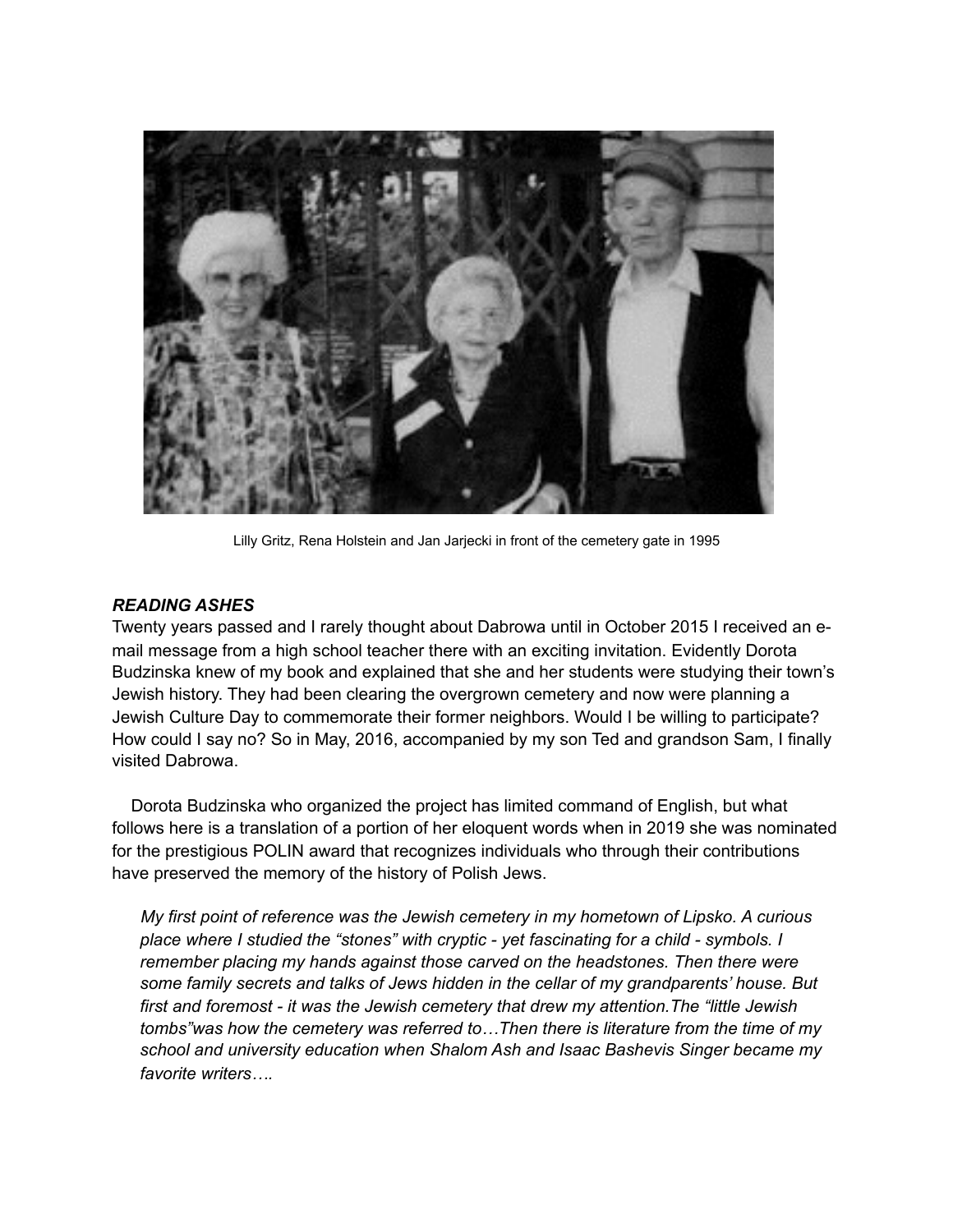*Dabrowa's Jewish cemetery was like a silent reproach - although it was surrounded by a fence, it was a neglected and littered site. It took me a long time to reach a decision to change this state…I am a teacher and a pedagogue, so I am aware that my attitude, opinions and behavior have an impact on the youth I work with. I try to account for my activism so that young people "get it." I have to be authentic in whatever I say or do. For this reason, I made it clear that by studying the town's Jewish history I am also studying a history of our community, our "small homeland"; something that has passed, but continues to endure - not only in material form, but also in mentality. In an environment where a variety of nations and religions exist, it is vital to teach tolerance through joint activities and shared knowledge. Stereotypes, intolerance and indifference all stem from lack of knowledge,* 



*Dorota Budzinska and Jolanta Konstancuk at the Dabrowa cemetery* 

Before traveling to Poland, I received an official invitation from the mayor of Dabrowa which said that the program's title would be *Reading Ashes*. That meant nothing to me but when I googled those two words, I learned they referred to a collection of 27 poems on Holocaust themes that were written after the war by a young Pole by the name of Jerzy Ficowski. I'd never heard of him and it took a long time before I was able to locate an English translation. I learned that as a teenager Ficowski fought with the underground Home Army, participated in the Warsaw Uprising and was imprisoned for several months by the Nazis. He began writing poetry after the war ended, but under Soviet censorship his work wasn't published until 1979.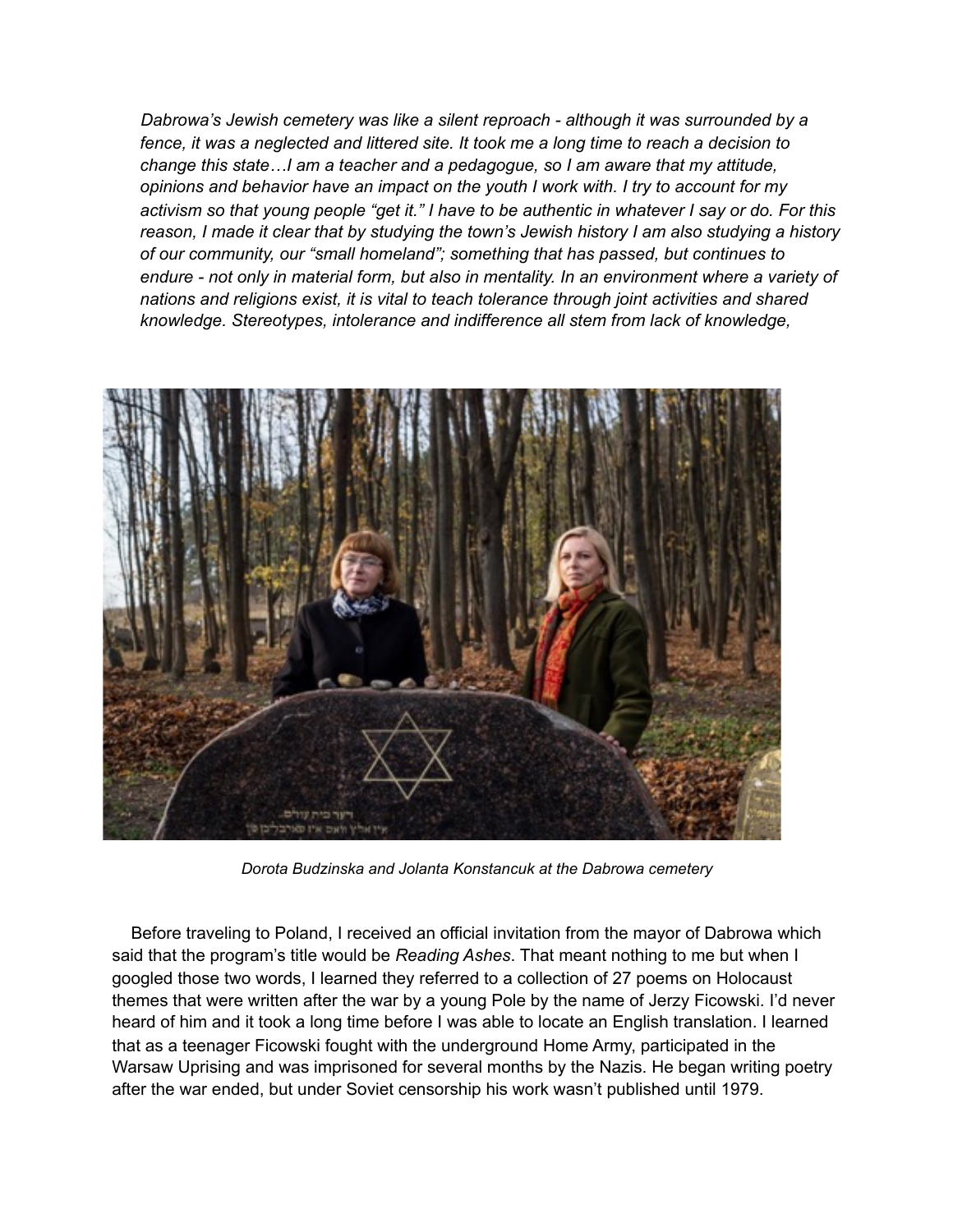

Jerzy Ficowski

When finally I could read Ficowski's poems in translation, I found them to be extremely powerful. One literary critic praised the poems as the most authentic and moving depictions of the Holocaust ever written by a non-Jew, or as Ficowski described himself, "I, their unburnt brother." In the book's first words, the poet expressed his despair: "I did not manage to save a single life. I did not know how to stop a single bullet" and what followed in 27 poems was his condemnation of Nazi crimes. Jerzy Ficowski also was a staunch defender of Roma (gypsies) and in his later years publicly denounced anti-Semitic Soviet policies. Indeed he contributed his whole life and work to promoting tolerance and building bridges between people of different nationalities and religions. I was surprised that I'd never heard of him.

 On the last evening of that visit to Poland, I arranged to meet the late poet's wife Bieta at a cafe in Warsaw and, through her grandson's translation, was able to discuss her husband's work, including the very last poem in *Reading Ashes*, "Both Your Mothers," which told her own story. Bieta was born in the Warsaw ghetto and when she was just six months old her parents, realizing that no one would survive, arranged to have her smuggled out to safety. Baby Bieta was sedated, placed in a wood box with air holes that was placed on a construction truck, covered with bricks and then driven to the "Aryan side." Before the box was closed, a silver teaspoon with her name and birthdate inscribed on it was placed inside.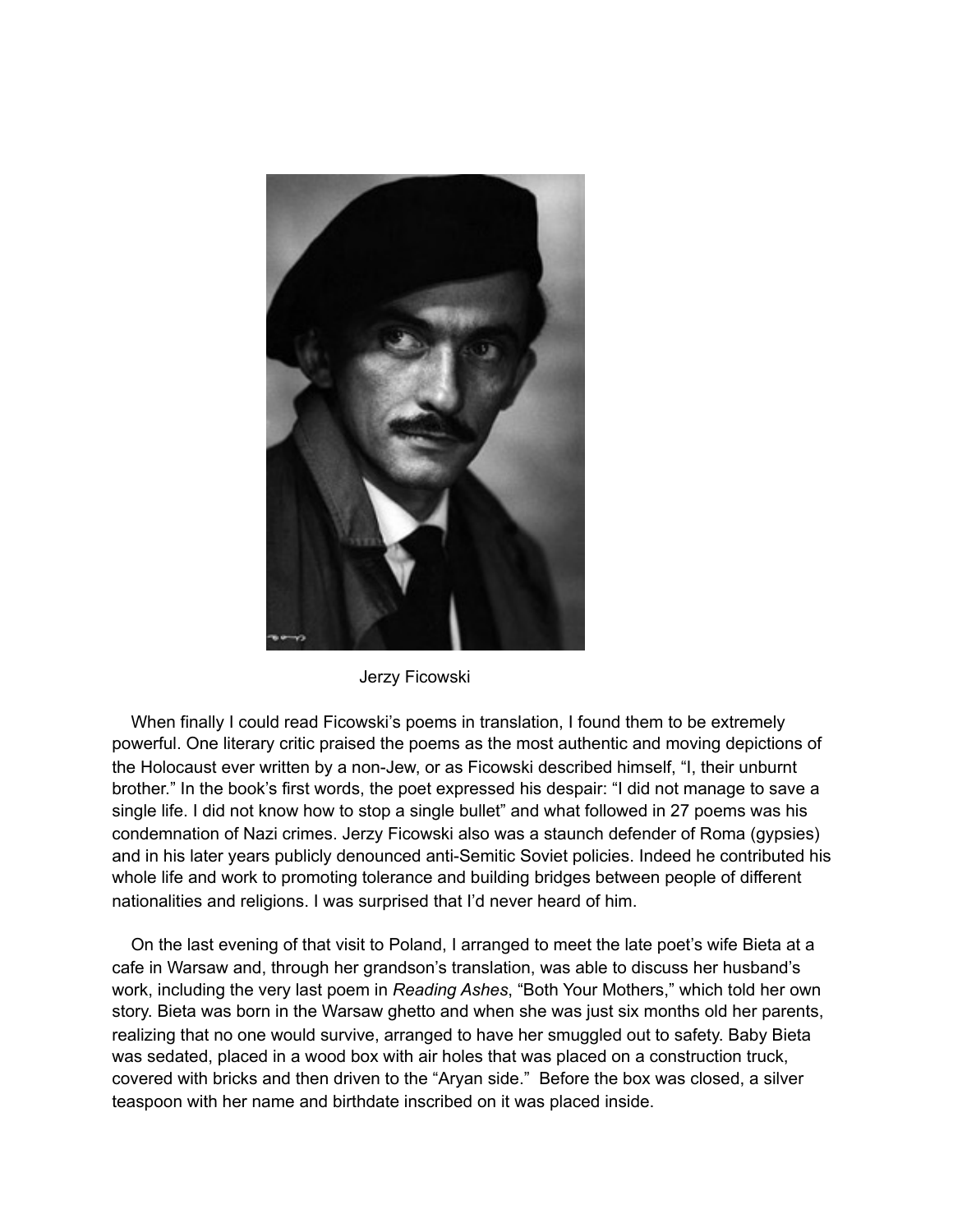In effect, that spoon would serve as her birth certificate. A Catholic midwife, who delivered babies for Jewish women in hiding, adopted and baptized Bieta. She only learned about her origin accidentally when she was 17 years old. Bieta met Jerzy Ficowski when she was a university student in Warsaw and he was a member of the faculty and they married in 1968 when she was 26 and he was 44. In later life when Bieta Ficowska served as President of the Children of the Holocaust Association, she confided to that group:

 *I am trying to imagine what my young, 24 year old mother felt, when she gave away her child to strangers. She must have hoped that the child would survive. Even though I was too small to remember her, I shall never forget my Jewish mother. I would not recognize her face on a photograph, but I see her in my dreams.*

 Bieta Ficowska was one of about 2,500 Jewish children of the Warsaw ghetto who were rescued thanks to the courageous work of a Catholic nurse by the name of Irena Sendler who many years later was nominated for the Nobel Peace Prize. I thought that I knew a great deal about Holocaust history but was astonished that I'd never heard of these remarkable heroes? I concluded that although I had much to teach in Poland, I also had a lot to learn.

 On the morning of the conference in Dabrowa, Dorotea sent a van to pick us up at our hotel in Warsaw. As on my previous trip, during the more than three hour drive I was impressed that the landscape was quite attractive with neat villages scattered among pine forests and rather prosperous appearing farms. The formal part of the program was held in the crowded auditorium of a modern school with flags of Poland, the United States and Israel displayed. There were lengthy greetings in Polish by various officials before it finally was my turn to speak. I'd been advised to avoid controversial subjects because the political situation was sensitive so I composed about a ten minute talk and submitted the text in advance so that the Polish translator, Elzbieta Smolenska, could alternate reading paragraphs with me.

 Because it happened to be Poland's Mother's Day," I called my talk "Four Women" and in it spoke about my grandmother Celia, of Sonia Grabinsky (a Dabrowa native who'd escaped Treblinka whom I'd interviewed in Israel and had died in 2006), of Rena Holstein and also about Irena Sendler. What follows are selections from the end of my speech.

 *There is so much we don't know about each other. And if I knew nothing about Polish heroes (like Irena Sendler and Jerzy Ficowski), I wonder how little you may know about things that on our side we take for granted. That's why a meeting like this is so important*  for, in a small way, it helps bridge a gap, not only of cold facts but of human stories. Because *even in today's hyperconnected world we remain virtual strangers, it's our mutual responsibility to listen and learn from one another. Once again we live in troubling times certainly not as awful as during the darkest years of the 20th century - but troubling enough. And again, harsh words are being spoken by influential leaders both in your country and mine. Now is a time for all people of good-will to be vigilant in guarding against injustice and hate - and it's in times like these, that it's necessary to hold fast to our best values including tolerance, kindness, humility and humanity.*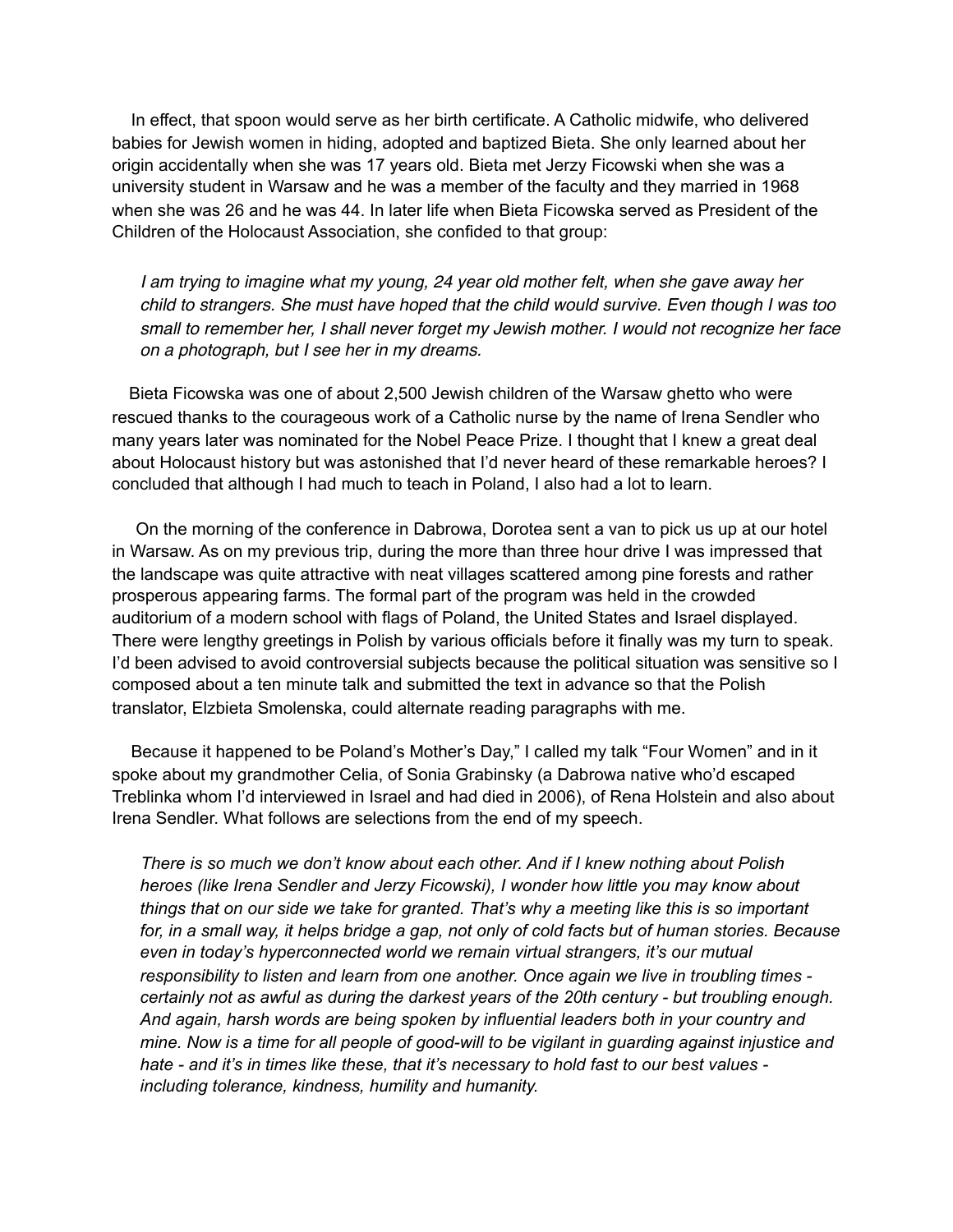*That was a fundamental lesson in the life and poetry of Jerzy Ficowski - a lesson that can be learned from "reading ashes" - and today it's my message to you. Nazi rule in Poland caused the most terrible genocide in human history and Jewish blood and ashes still permeate the soil. But today we haven't returned in order to cast blame. Rather, we come in a spirit of reconciliation. It's necessary to learn from the past and never to repeat the worst of it. So, hopefully, as a result of educational programs like this, we all can move forward together in peace. SHALOM.*





*The author with grandson Sam and son Ted outside the Jewish cemetery (above) Dorota Budzinska and her students clear Dabrowa's cemetery*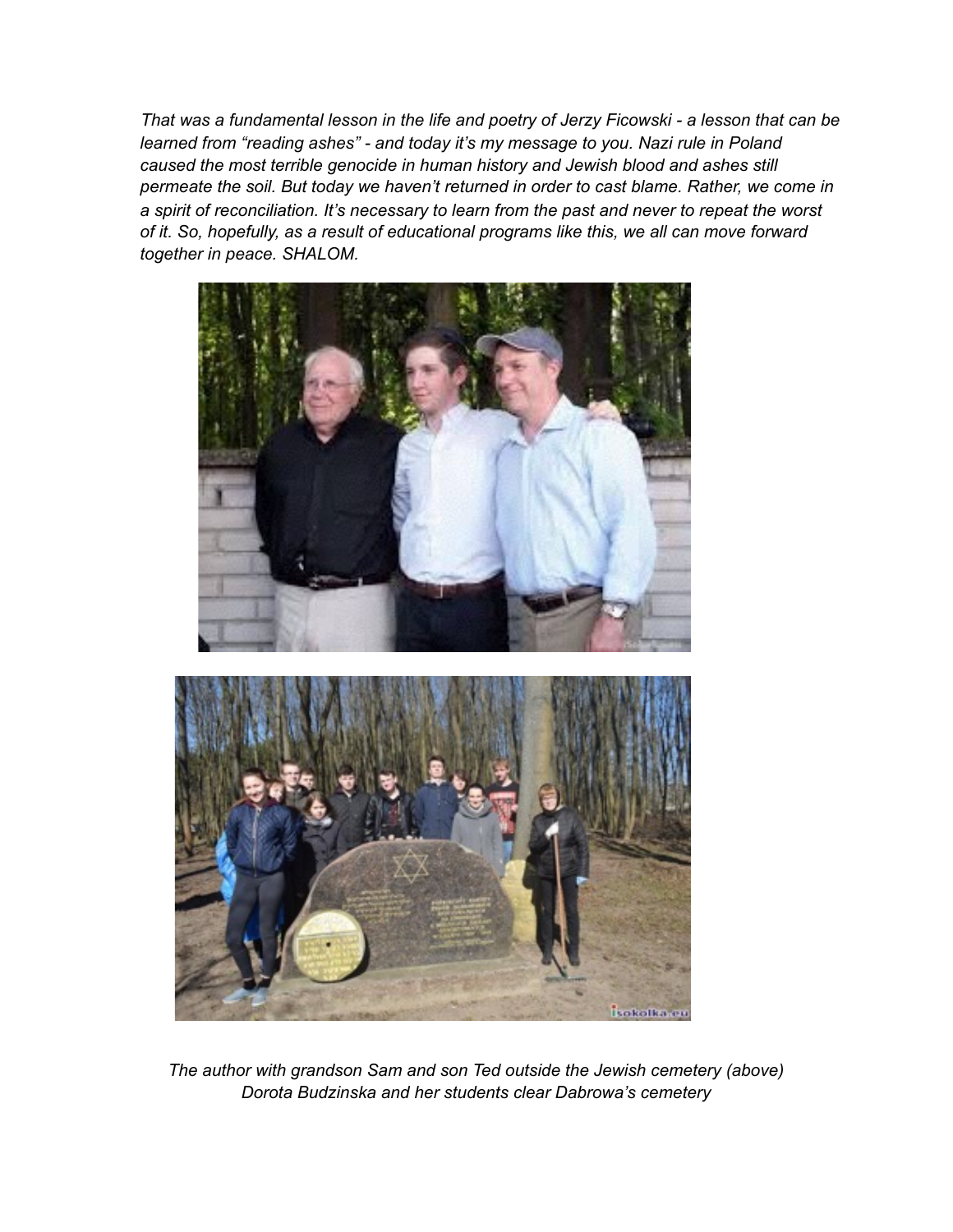

# *KADDISH FOR DABROWA BIALOSTOCKA*

In addition to my son and grandson, I invited Dr. Mark Podwal to join us on that trip. He is a Manhattan dermatologist and a world-renowned painter and once had told me that his mother emigrated from Dabrowa Bialostoka in 1929 at age eight. Mark was eager to come, arranged to drive in from Prague and was so moved by the visit that in the first three months after returning home, he produced a series of eighteen vividly colored drawings that he described as a "visible diary" of his trip. The images didn't focus on the destroyed town per se, but on the vanished world before the Holocaust and, in Mark's distinctive whimsical style, they displayed themes typical of Poland and Dabrowa with familiar Jewish symbols. The collection was exhibited at several venues in the United States and Europe and were published in a small book called *Kaddish for Dabrowa Bialostocka* with text both in English and Polish.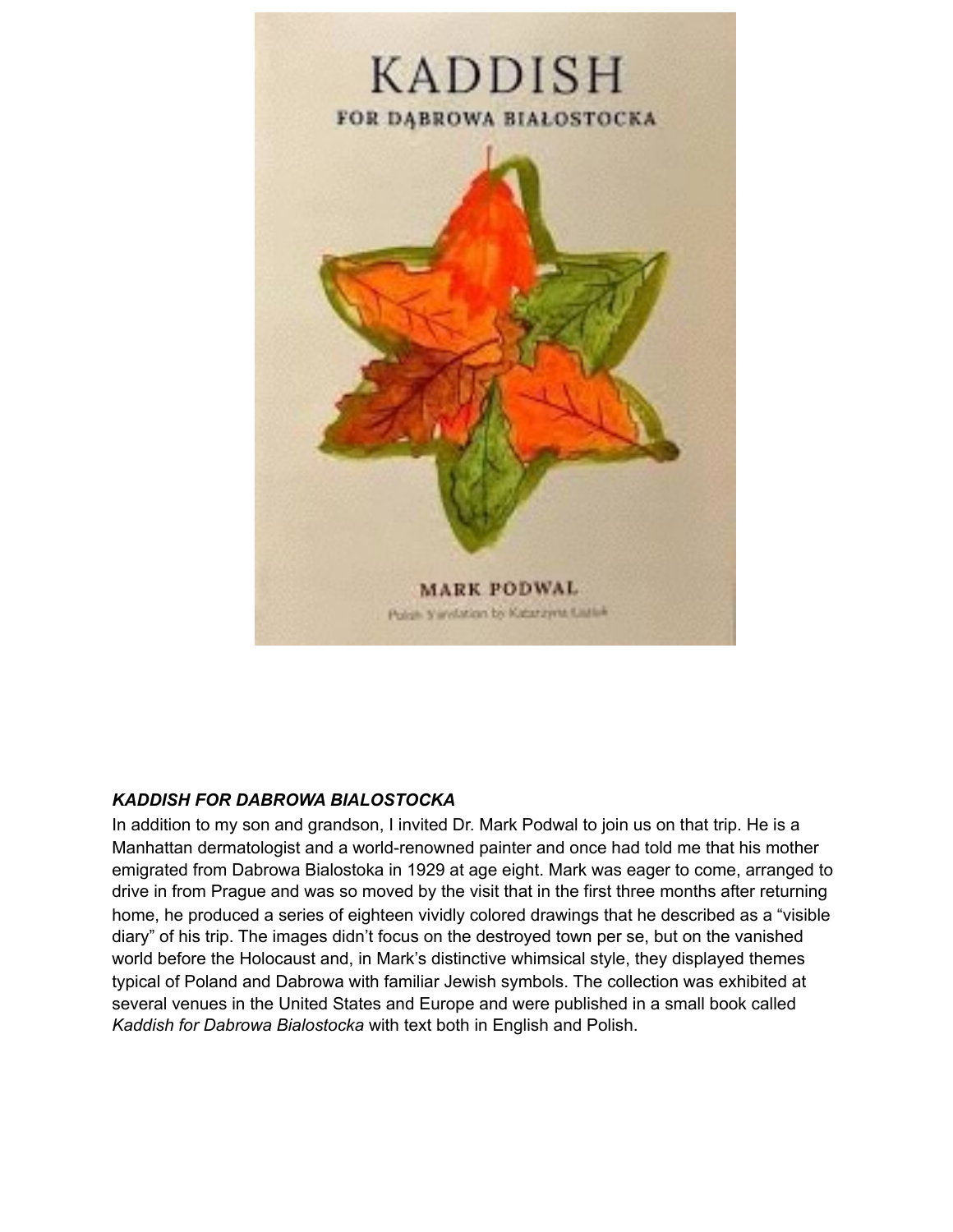In her introduction to *Reimagined,* a massive art book that covered the first 45 years of Mark Podwal's career, his friend Cynthia Ozick described him as "one of those startling souls…who can imagine, through the power of a unifying eye, connections so new that they shake the brain into fresh juxtapositions of understanding."



*Dabrowa Bialostocka on My Mind* A giant *tefillin* encircles the town as it looked in a 1938 photo.

She suggested that his work seems to be derived rom "an unearthly ink pot…as when Jerusalem floats up from leaves of a sacred text or when letters of Torah dance through the ether." Although he's often been encouraged to broaden his subject matter by going beyond Jewish content, one generation removed from Dabrowa, Mark Podwal insists that "my heart is with the Jewish experience.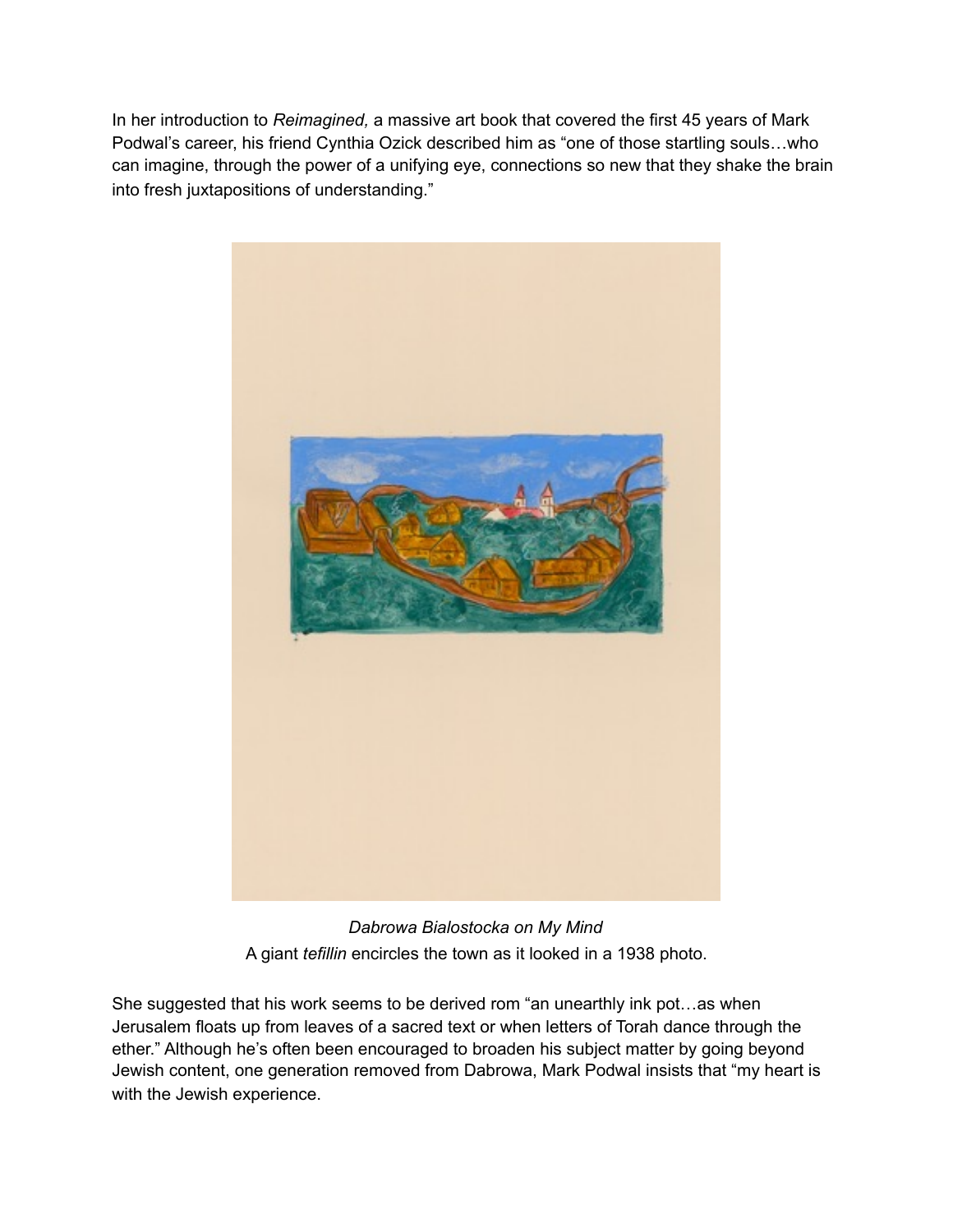After completing *Kaddish for Dabrowa Bialostocka,* Mark Podwal wished to display his pictures in Poland and also to donate one thousand copies of his book to individuals both in Dabrowa and elsewhere. He arranged to revisit in June 2018, and this time it was Mark's turn to invite me to accompany him. Along with Kiki Harary from Israel, whose great, grandfather was the last rabbi of Dabrowa, we met up in Warsaw and were driven to Dabrowa. Again there were long speeches at the school, but for me the highlight of the day was when Dorata's class walked us through town and stopped at former Jewish sites to tell us what they'd learned. When we arrived at the cemetery, several students held up enlarged photos of people who were buried there and spoke briefly about each of them. I was delighted that one picture was of my great, grandfather, Moshe Aaron Zaban, the man whom I'm named after but never met. No doubt they'd found it in my *yizkor* book but we weren't able to identify his grave. I tearfully thanked the students and complimented them on the good care they were giving to the cemetery.



Dabrowa students at Mark Podwal's (the man in the middle with a tie) exhibition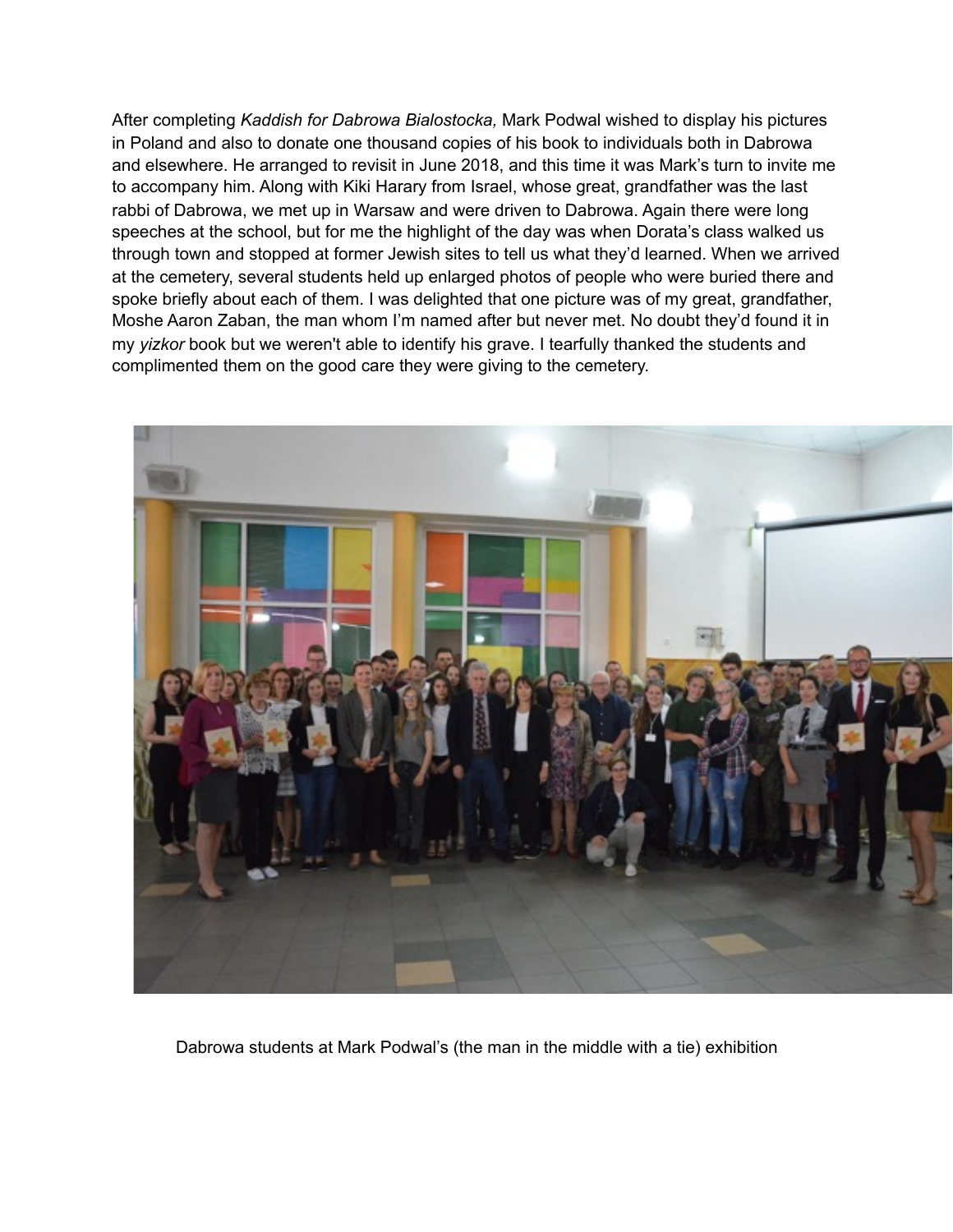After our day in Dabrowa we had a chance to do some touring. One morning we ate bialys in a cafe in Bialystok - nowhere as tasty as the New York variety. On the way back to Warsaw we stopped at Treblinka. I'd visited the infamous death camp on each of my prior visits and again was tremendously moved by the haunting incongruity - the place where nearly 800,000 Jews were incinerated upon arrival, now is a pastoral setting, nature resplendent, sun filtering through a pine forest, birds chirping. And then in a grassy meadow, some 17,000 jagged rocks, simulating broken gravestones, and etched on each the name of a destroyed Jewish *community*!

 One evening we attended a meeting of a Polish organization called Forum for Dialogue. Since its inception in 1998, it has provided programs that attempt to break down stereotypes and build mutual trust. Its founder Andrzej Folwarczny says that Forum's goal is to eradicate anti-Semitism, foster Polish-Jewish interactions and teach tolerance through education. They have a network of nearly 100 volunteers who engage thousands of teenagers in more than 130 towns throughout the country in workshops. They also engage public opinion leaders and provide outreach to visiting Israeli students and I was impressed by the enthusiasm of Forum's highly intelligent staff.

 Another admirable organization is the Taube Foundation for Jewish Life and Culture that's based in San Francisco. Since 2009 it has disbursed hundreds of grants to more than 100 cultural programs, including the annual Krakow Jewish Culture Festival and also Dorota's school program in Dabrowa. Back in Warsaw we visited another of their projects, the Emanuel Ringelblum Jewish Historical Institute where we met its director, American-born Helise Lieberman. In 2014 the Taube Foundation were co-sponsors of the splendid POLIN Museum of the History of Polish Jews that opened on the former site of the Warsaw Ghetto. The museum's mission is to celebrate the contributions made by Jews in this land for more than 800 years before World War II. It's message has been heard by more than a million visitors, nearly half of them school children. We also were led on a tour of a planned Ghetto Museum in the former Jewish children's hospital by its newly appointed director. Naturally, there's politics involved, especially with the current nationalistic right-wing government that calls itself Law and Justice, but progress is being made.

 It's estimated that more than 85% of American Jews trace their roots to Eastern Europe, mostly from what today is Poland, but not many know about their heritage there prior to the Holocaust. Moreover, few are aware that today Poland has a small but vibrant Jewish community of between 10 and 20,000 people. Most live in Warsaw and Cracow where there's a fully-functioning Jewish community with synagogues, day schools, kosher restaurants, summer camps, youth groups, JCCs, a B'nai B'rith lodge, Chabad, a *mikvah.* To be sure, there's also factionalism within the tribe and persistent anti-Semitism fanned by the right-wing government but, sad to say, all that seems almost "normal." Nevertheless, what's been especially gratifying to me are the many Poles I've met who appreciate their Jewish past and actively support its renewal.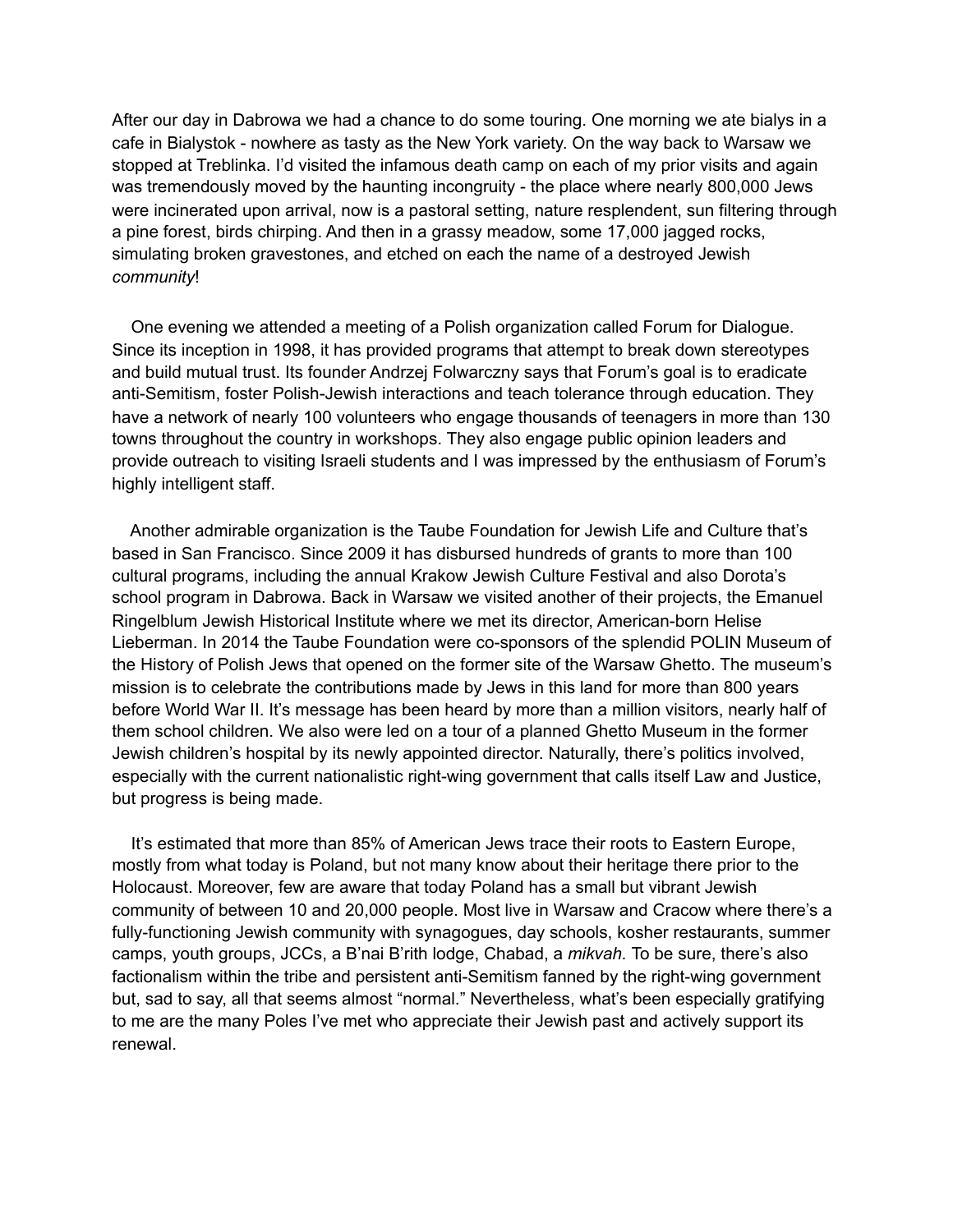# **A YOUNG MAN'S LOST WAR DIARY**

During my visit to Dabrowa in 2016, Elzbieta Smolenska had served as, what she likes to call, "my humble translator" and afterward we remained in contact. Ela is multitalented and multilingual and has a masters degree in Polish literature. She grew up in Bialystok, and in 1989, while studying in Germany, she met and married an Englishman. For many years Ela worked for BBC World Service and currently is a freelance photographer and artist. Although she and her family live in London, they vacation in Suprasl, a town near Bialystok. In April 2019 when I happened to be in London, Ela invited me for lunch at a Polish club and when we sat down, she surprised me with a gift. It was the recently published diary of a young Bialystoker, David Spiro (Dawid Szpiro in Polish and the surname alternatively could be anglicized as Shapiro.) He began writing in 1939 when he was nearing age 18 and just after his hometown was occupied, first by the Nazis, then Russians, then again by Germans. The last of 52 diary entries was made on July 12, 1943, several weeks before Bialystok's destruction and then the narrative abruptly ended. The reader can only guess at David's fate.

 Why the diary lay virtually unnoticed for more than seven decades remains unclear to me, but it was about to be discarded with trash when someone looked inside and discerned it's potential value. The crude document was purchased by the Slendzinsky Gallery in Bialystok and in August 2018 was published there as *Pamietnik* (Diary) with accompanying English translation and various commentaries. When it was introduced at a memorial event for the 75th anniversary of the Bialystok Ghetto Uprising, the city's mayor declared, "Anyone who identifies with our city…who wants to get to know our roots better, should read this publication…It is worth lending an ear to the voice of the murdered community…Let us cherish the memory of our heritage, let us save this story from oblivion."

sales a many *<u><i><u>Administration</u>*</u> a nede alama. Haline 111 Petit de when we the same date down Indiana then making thele 1. Sheden Robert morre petter to Tobers and Jumped  $L = 1$ Forduo, Parker Jacore **Daily AND YOU** of distances it the as selected it status target by or terrigolic to super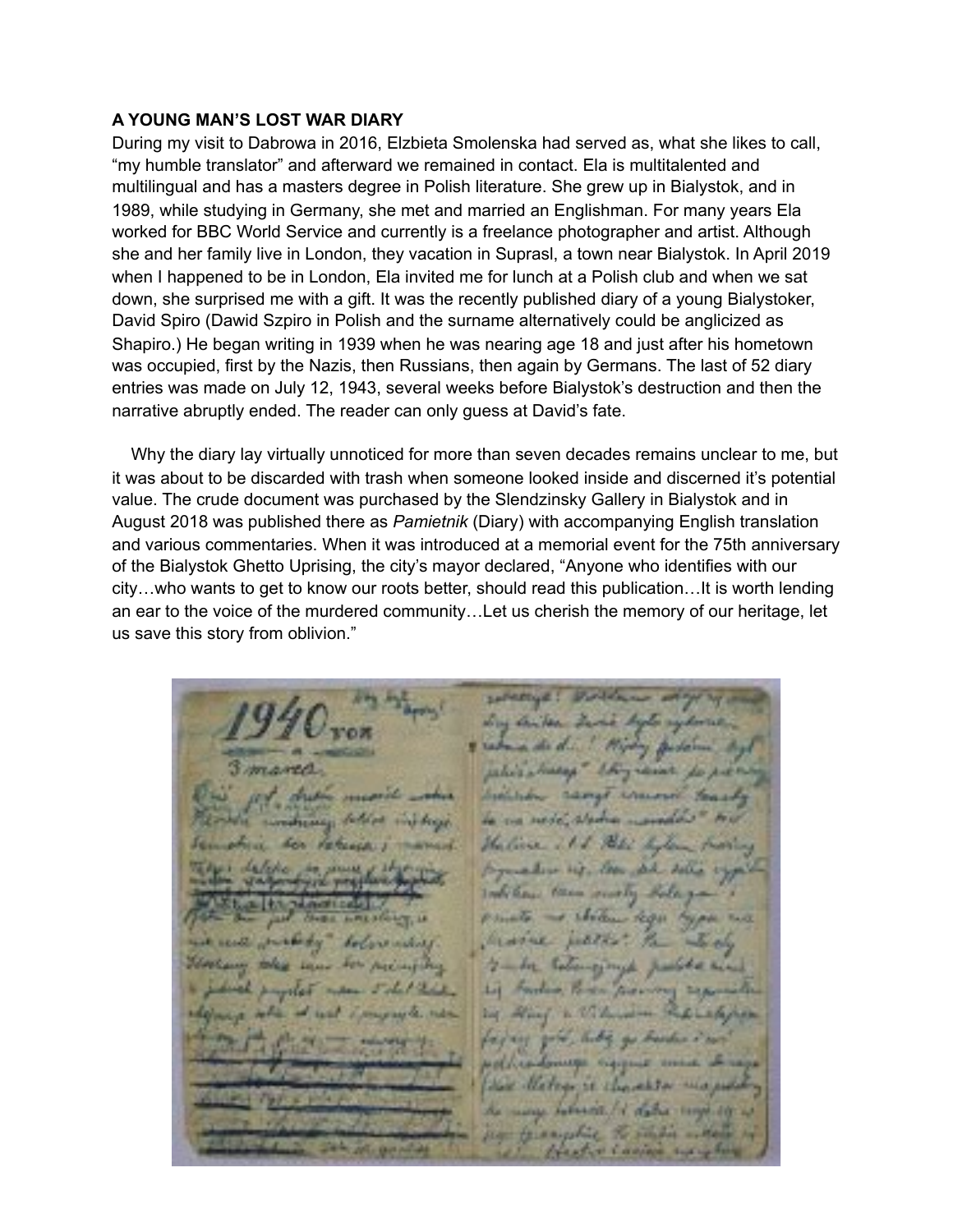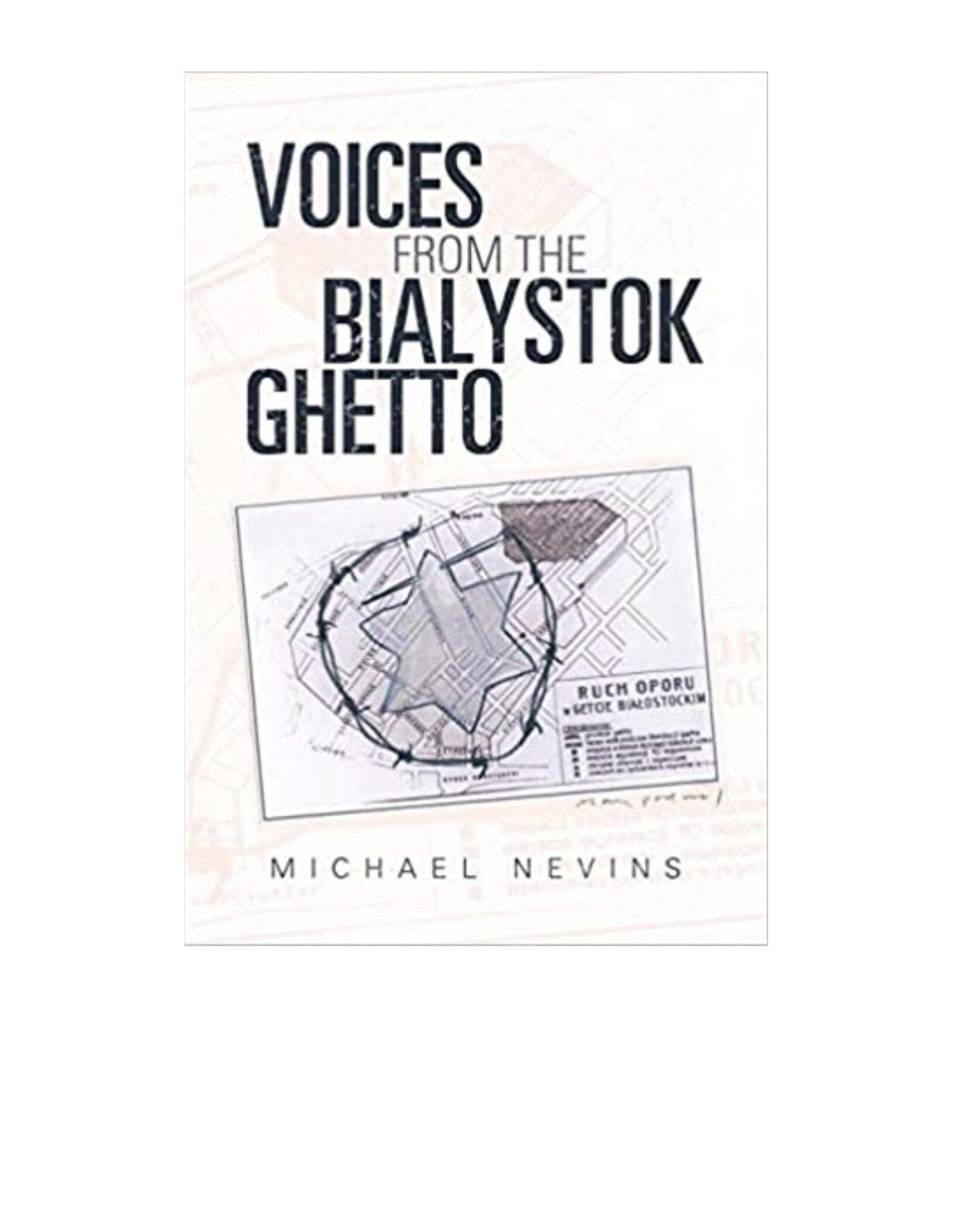Elzbieta and I agreed that each of us would do what we could to bring David's diary to an English-reading audience in our respective countries. Ela says that nowadays she thinks of herself as a woman with a mission of pointing out to "the world" that other than Anne Frank's diary, there are many diaries of Polish teenagers that only now are being published, translated or, indeed, noticed. With permission from the Slendzinsky Gallery that now owns David's diary, I did some minor editing and reproduced about 80% of the original text. In order to provide historical perspective, I included other people's "voices" from the war years in Bialystok and Warsaw and the book's cover art and several interior illustrations were donated by Mark Podwal.

 David Spiro's diary described life in Bialystok from the perspective of an ordinary young man, an assimilated Jew from a rather well-to-do family. Certainly he was not a charismatic leader and it's difficult to imagine him as one of the martyred fighters during the city's ghetto uprising. No one encouraged David to keep a diary and in one entry he mused, "If someone reads my diary in the future, will they be able to believe something like that? Surely not, they will say poppycock and lies; but this is the truth, disgusting ad terrible; for me it's a reality which I would like to avenge so much.

 When I returned home from London with Elzbieta's gift, I made an effort to locate ancestors of David Spiro. At the onset of the war, his father and several uncles had escaped to China but nothing was heard of them after that. However, the internet is a wonderful research tool and I was able to locate a likely relative. Michel Bodkier is a French cardiologist who lives in Bordeaux - as well as Paris and Haifa. He happens to be an avid genealogist and is in touch with many of his relatives around the world, but none knew anything about this David Spiro although they shared ancestors. Naturally, Michel was thrilled to learn about the diary and we struck up a trans-Atlantic friendship. I arranged to visit him in Bordeaux but Covid-19 spoiled my plans.

## *ABSENT FAMILY*

My fourth visit to Poland was "virtual." Again, Covid-19 saw to that. The occasion was the 77th anniversary of the Bialystok Ghetto Uprising (August 16-17, 2020) and there were many speakers and performers as well as exhibitions of photographs and films. The title of the event was *Absent Family* and it was held at what once was the town's *Tarbut* school (*Tarbut* was a network of secular Hebrew-language schools established in Poland during the period between the world wars.) The two day program was held mostly outdoors with ample spacing between seats, but despite the pandemic more than 400 people attended, including Poland's chief rabbi. Elzbieta, who was one of the co-hosts and program planners, described it as a "pop up Jewish Heritage Festival." We joke that her interest in Jewish history is genetic because, according to ancestry.com, she is 2% Jewish. In truth, Ela's interest had more to do with Jewish literature that she read during her student days at Warsaw University. Just two years earlier, David Spiro's diary was introduced at this same annual event and this time Ela was there to describe my English language rendition of the diary. I sent a brief video greeting that was projected on a big screen and also contributed several copies of my book.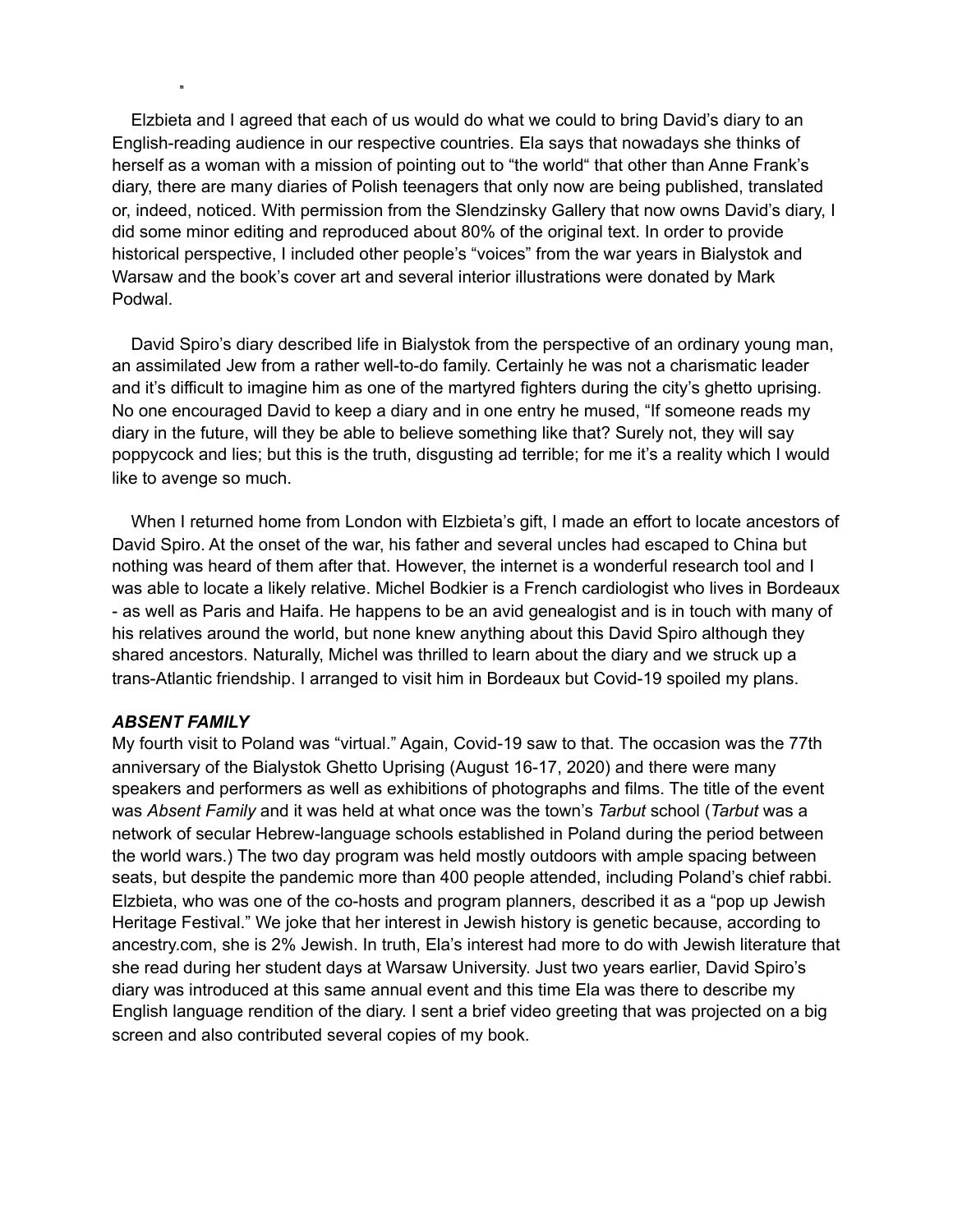

Co-hosts Elzbieta Smolensk and Dariusz Szada-Borzyszkowski

 Tomek (Tomasz) Wiesniewski, who helped organize and also filmed this event, for decades has been accumulating information about local Jewish history. I'd briefly met him on each of my visits to Poland and on my last trip was able to view Tomek's vast archive that contains thousands of photographs, post-cards and documents. Frustrated by years of bureaucratic delays in permitting him to open a history museum in the city, in December 2016 launched an on-line *Museum of the Jews of Bialystok and the Region* and hopes that soon the political logjam will be broken so that he can open a "brick and mortar" museum in the city proper.

 Tomek was born in 1958 and moved with his family to Bialystok when he was ten years old. On completing his schooling he attended Warsaw University where he became active in the Solidarity Movement. In 1982 he was arrested for anti-Communist activities and sentenced to nine months in jail. During that period government censorship limited what books could be read in public libraries but that wasn't the case in prison libraries. While there, by chance, he read about the Bialystok ghetto and the almost total annihilation of Poland's Jewish population and this changed his outlook about his town, his country and even his own identity: "I wanted to know what there was before when Jews lived in Bialystok."

 Like most of his postwar generation, Tomek had no inkling that his native city once had been an important center of Jewish life, learning and political and economic activity. He was ignorant of the fact that Jews made up the majority of Bialystok's pre-war population, that tens of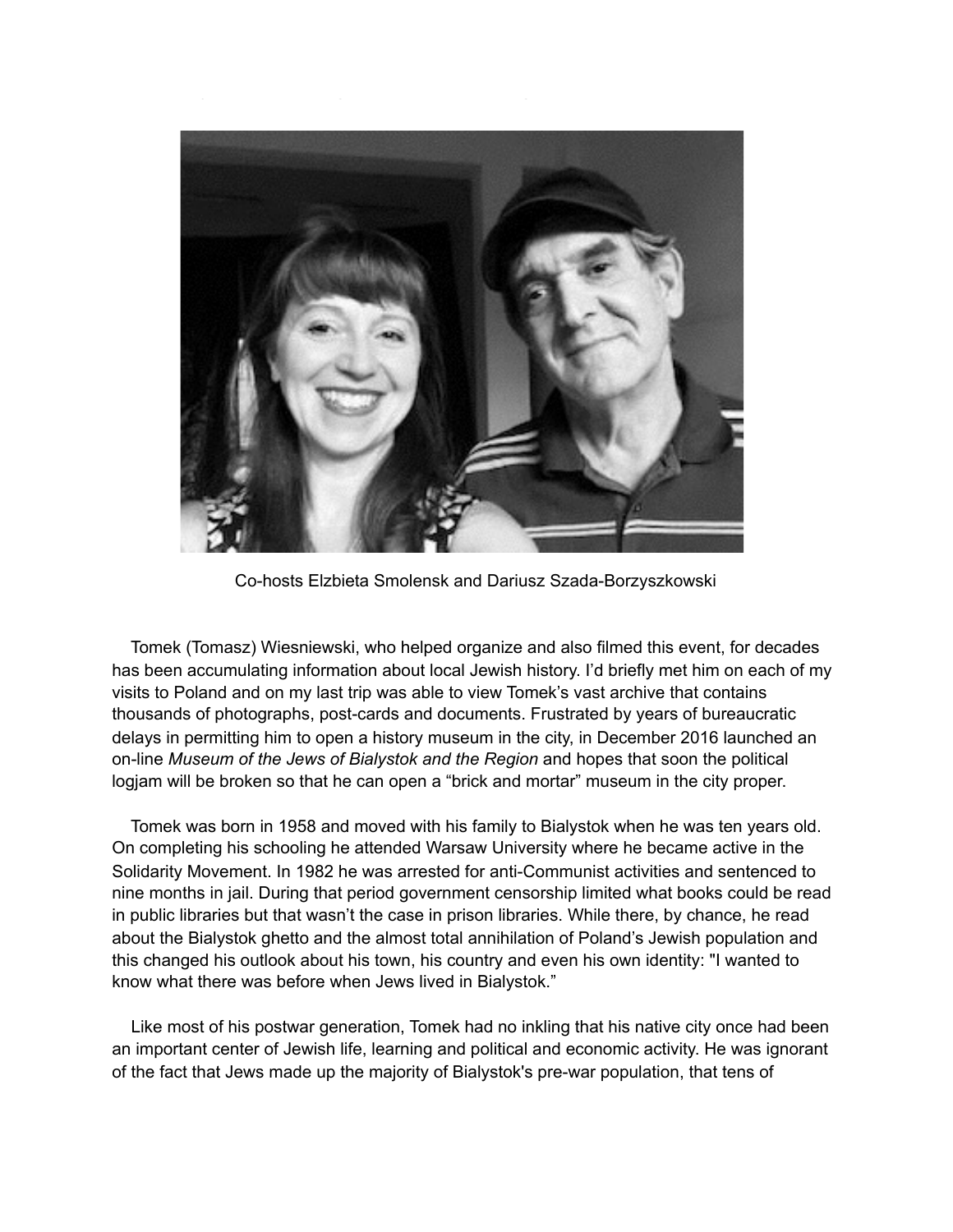thousands of Jews had been confined in the wartime ghetto or that in 1941 the Nazis herded some 1,000 Bialystokers into the city's main synagogue and then torched the building. When he was released from prison, Tomek asked scholars whether these things were true and was told that they were but they were forbidden to talk about or teach them since it was against communist doctrine. Banned from many jobs because of his history of dissidence, Tomek finally persuaded a local newspaper to print brief articles about the city's Jewish history. He began investigating, digging up pre-war guides and newspapers and felt that he was discovering a lost world that had vanished from view and from public awareness as if it had been drowned like the mythical continent of Atlantis. Indeed, "Postcards from Atlantis" was the title of the series of more than one hundred short articles he wrote that was published in the newspaper.

 As Tomek once said, "Without knowing much I tried to tell the story of what before the war was practically a Jewish city. But then, elderly people and even a few Jews began to seek me out at the news office. I talked with them for hours, I taped these conversations, I roamed throughout the city; they showed me the buildings of old pre-war Jewish schools. At the same time, I read, read, read, all that I could get my hands on about this subject. And so it began. I made contacts with Jews from Bialystok in Israel, the USA, Australia, everywhere. They sent me their books, photocopies of documents, photographs." Since his prison time some four decades ago, Tomek has devoted his life to documenting Jewish history both in Bialystok and the surrounding region. He studied Yiddish in order to translate surviving inscriptions on tombstones in order to preserve them for posterity. He published books and articles, curated exhibitions and produced more than forty documentary films. Hardly a Jewish visitor on an ancestry trip to the Bialystok region has not read, met or been guided by Tomek and many of these visitors' trips have been memorialized in documentary films posted on his website which receives more than 40,000 visits each month (Jewishbialystok.pl)

In 1998 Tomek Wisniewski received an award from the State of Israel that honors non-Jewish Poles who care about Jewish heritage in Poland. In 2018, at a gala event in Warsaw, the POLIN Museum gave him their coveted annual award for contributions "to both the revival of the memory of the Polish Jews and to building mutual understanding and respect between Poles and Jews." Another time Tomek described his emotional need this way: "The history of the Jews of Bialystok is not just Jewish history for me. The history of the Jews in Bialystok and of Polish Jews in general, is a major part of Polish history. Poles who deny themselves knowledge of this history remain ignorant of themselves and their past. They never get to know who they really are. It is they who are the losers nobody else." Once when asked what Poland would be like if there'd been no Holocaust, Tomek replied, "No doubt it would be troubled by the same problems and conflicts that afflict any multi-cultural society. Some people would nurse anti-Jewish prejudices while others would practice the centuries-old traditions of Polish tolerance. One priestmight inveigh against the Jews from the pulpit, while another might spend his evenings in the company of the local rabbi merrily drinking a glass of kosher altar wine and chatting away in a land in which 'holocaust' would be just a word."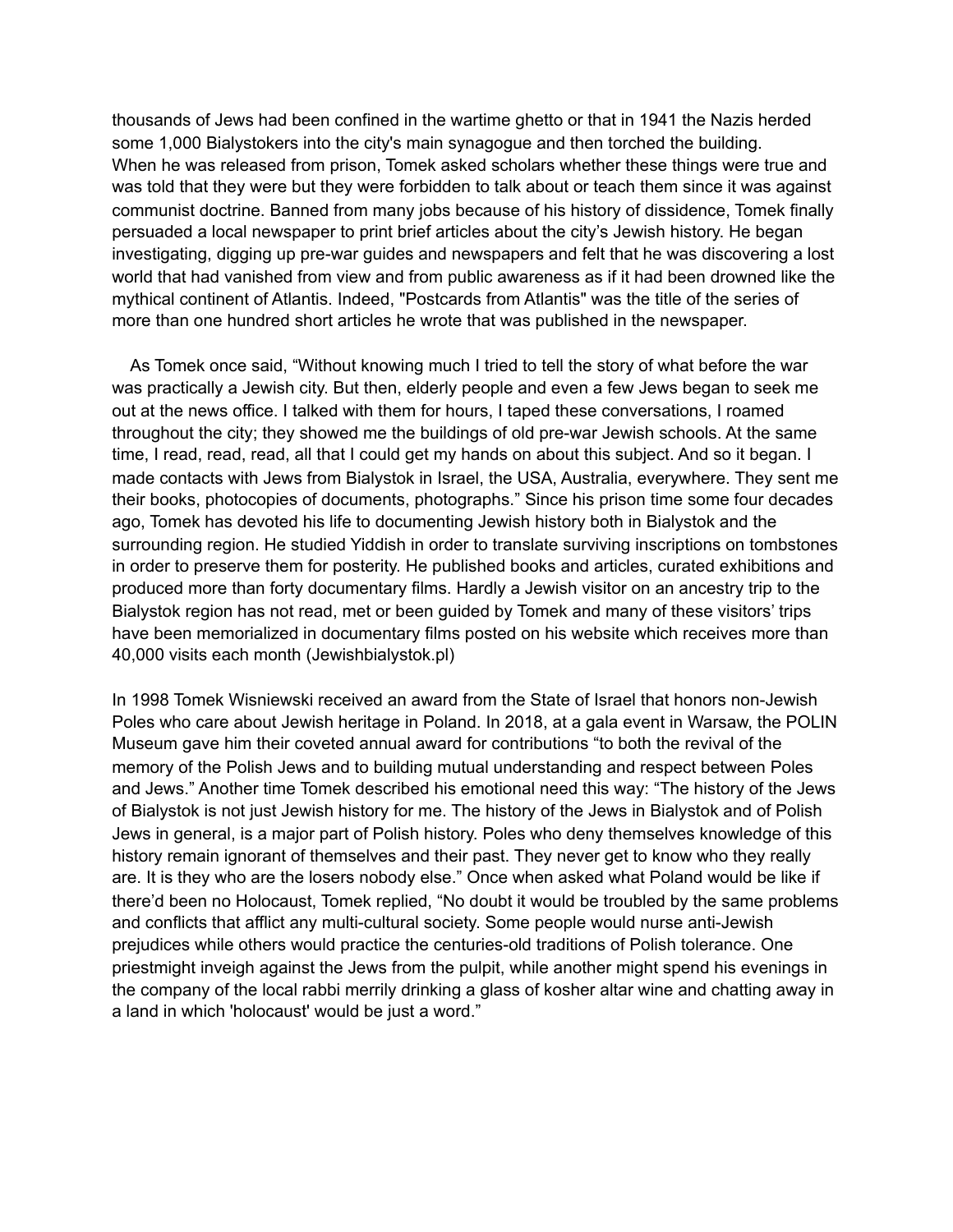

Tomek Wiesniewski

# **CLOSURE**

I dedicated Voices from the Bialystok Ghetto "to the many splendid ethnic Poles who are working to preserve and honor the memory of their country's lost Jewish community." People like Tomek, Dorota, Elzbieta and many others whom I met during my visits. What had begun as a casual exploration of family roots evolved into a wide-ranging study of East European Jewish history that consumed me for four decades. While doing research I heard stories of many remarkable people and, in the process, had learned more about myself than about my ancestors. Of course, in a general sense, we are all related - Christians and Jews, Poles and Americans - and our similarities far exceed our differences. That being said, my closing words at the Jewish Culture Day in Dabrowa in 2016 still seem apt - perhaps even more so today:

 *Once again we live in troubling times - certainly not as awful as during the darkest years of the 20th century - but troubling enough. And again, harsh words are being spoken by influential leaders both in your country and mine. Now is a time for all people of good-will to be vigilant in guarding against injustice and hate, and it's in times like these, that it's*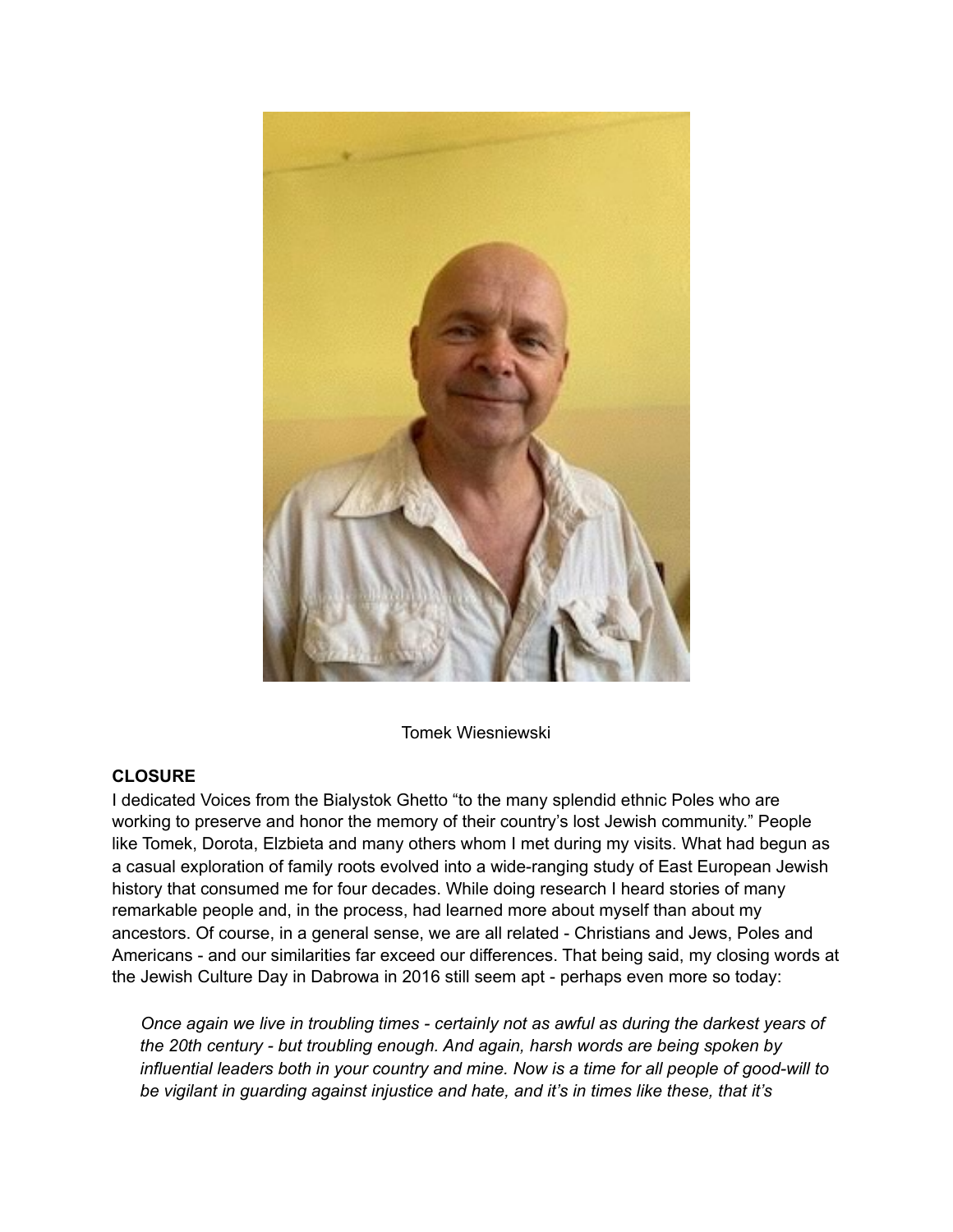*necessary to hold fast to our best values - including tolerance, kindness, humility and humanity. That was a fundamental lesson in the life and poetry of Jerzy Ficowski - yes, a lesson that can be learned from "reading ashes" - and today it's my message to you.*



Window in Orla synagogue, 80 miles suth of Bialystok. Photo by Elzbieta Smolenska



**Treblinka**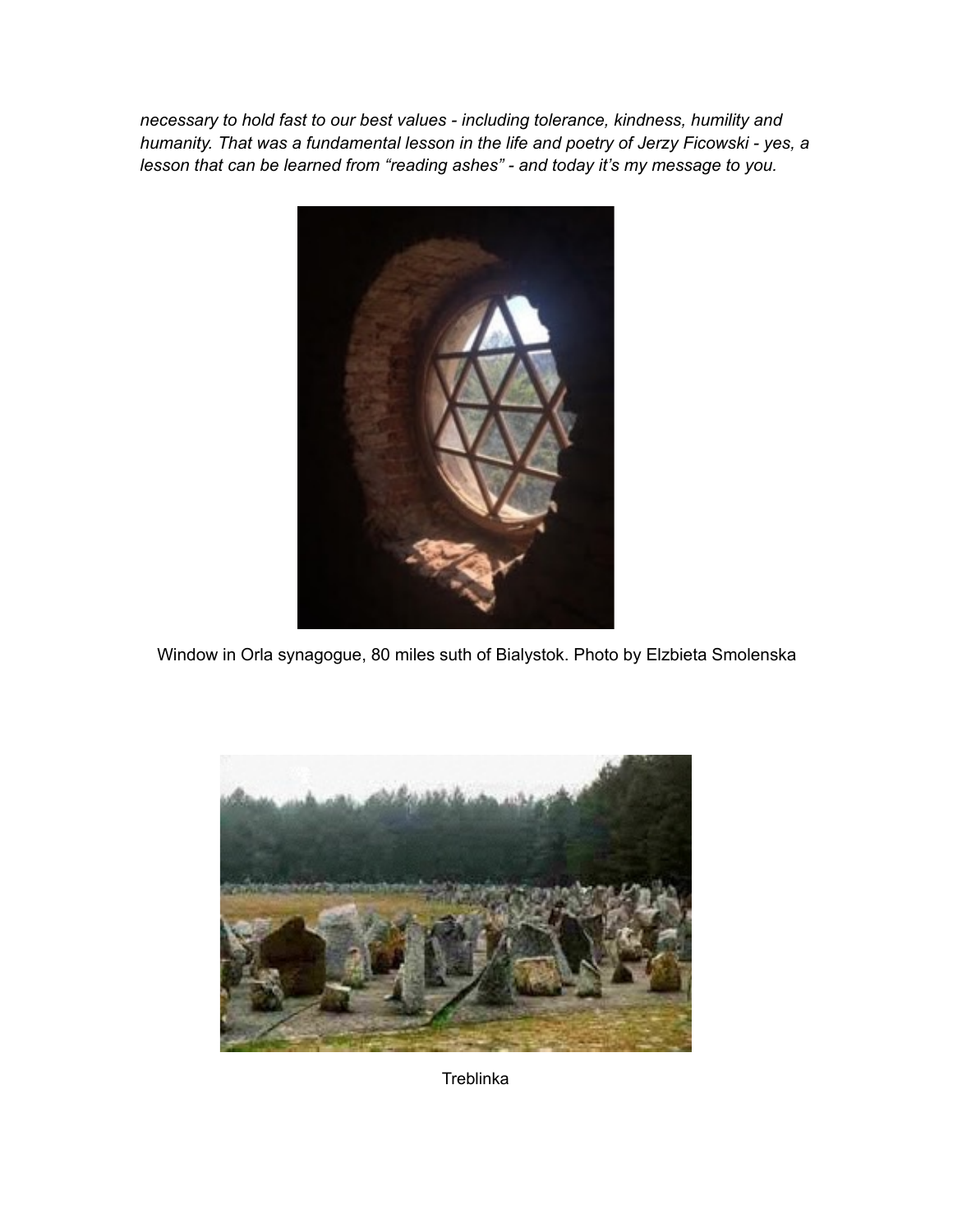

Dabrowa *landsmanshaft's* 45th anniversary dinner, NYC, 1934